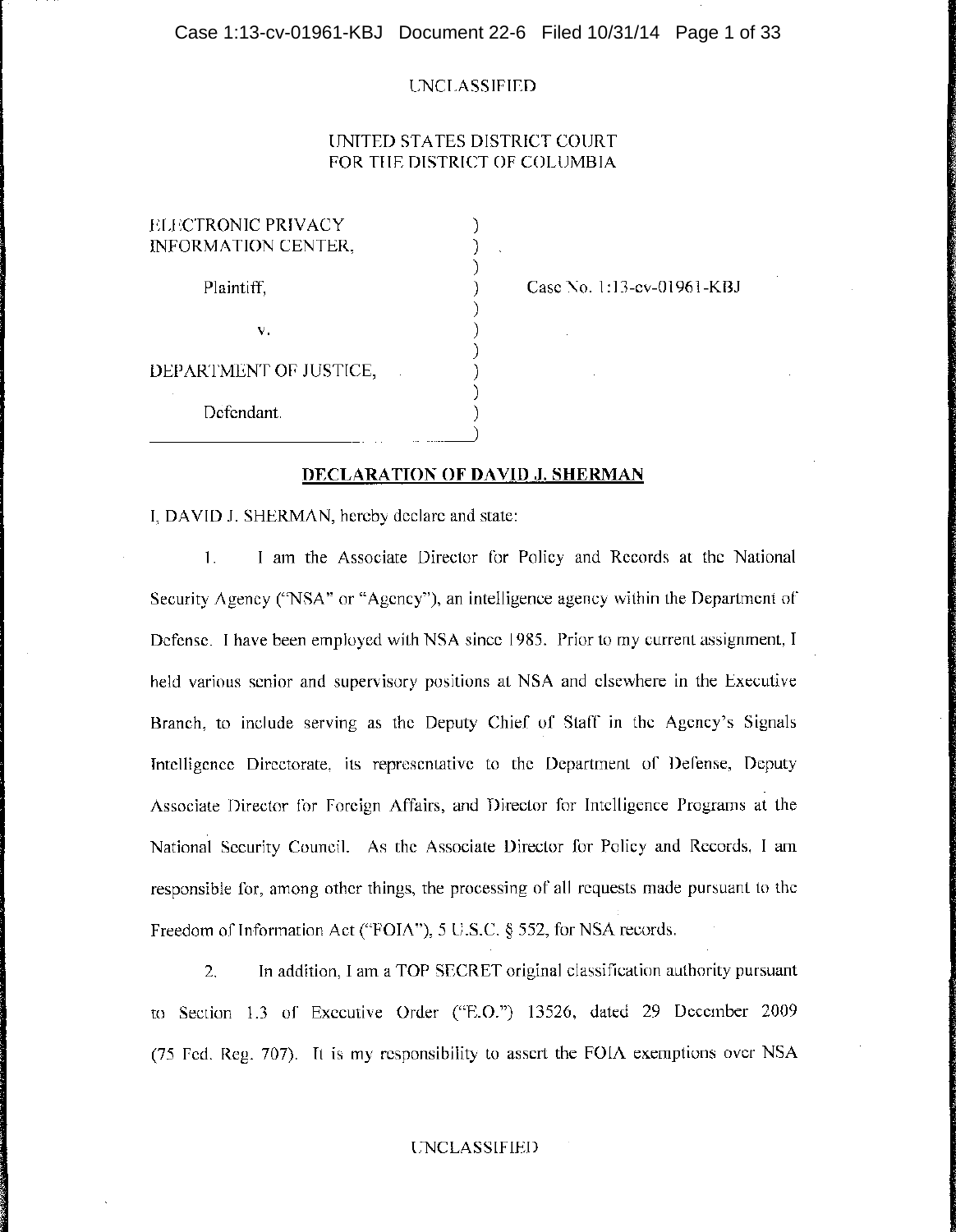infonnation in the course of litigation. Through the exercise of my official duties, I have become familiar with the current litigation arising out a Freedom of Information Act ("FOIA") request for information filed by the Plaintiff, Electronic Privacy Infonnation Center.

3. Through the exercise of my official duties, I have become familiar with this civil action and the underlying FOIA request. I make the following statements based upon my personal knowledge and infonnation made available to me in my official capacity.

4. I submit this declaration in support of the U.S. Department of Justice's ("DoJ") Motion for Summary Judgment in this proceeding. The purpose of this declaration is to explain and justify, to the extent possible on the public record, the withholdings taken by the NSA in responding to plaintiff's request for information under the FOIA,  $5 \text{ U.S.C. }$  § 552. To the extent that the Court requires additional information regarding particular withholdings, the Agency will submit an *in camera, ex parte* classified declaration upon request to provide further explanation of the hann to the national security that could reasonably be expected to occur if certain infonnation were to be released.

### **I. ORIGIN AND MISSION OF** NSA

5. The NSA was established by Presidential Directive in October 1952 as a separately-organized agency within the Department of Defense under the direction, authority, and control of the Secretary of Defense. NSA's foreign intelligence mission includes the responsibility to collect, process, analyze, produce, and disseminate signals intelligence ("SIGINT") infonnation for foreign intelligence and counterintelligence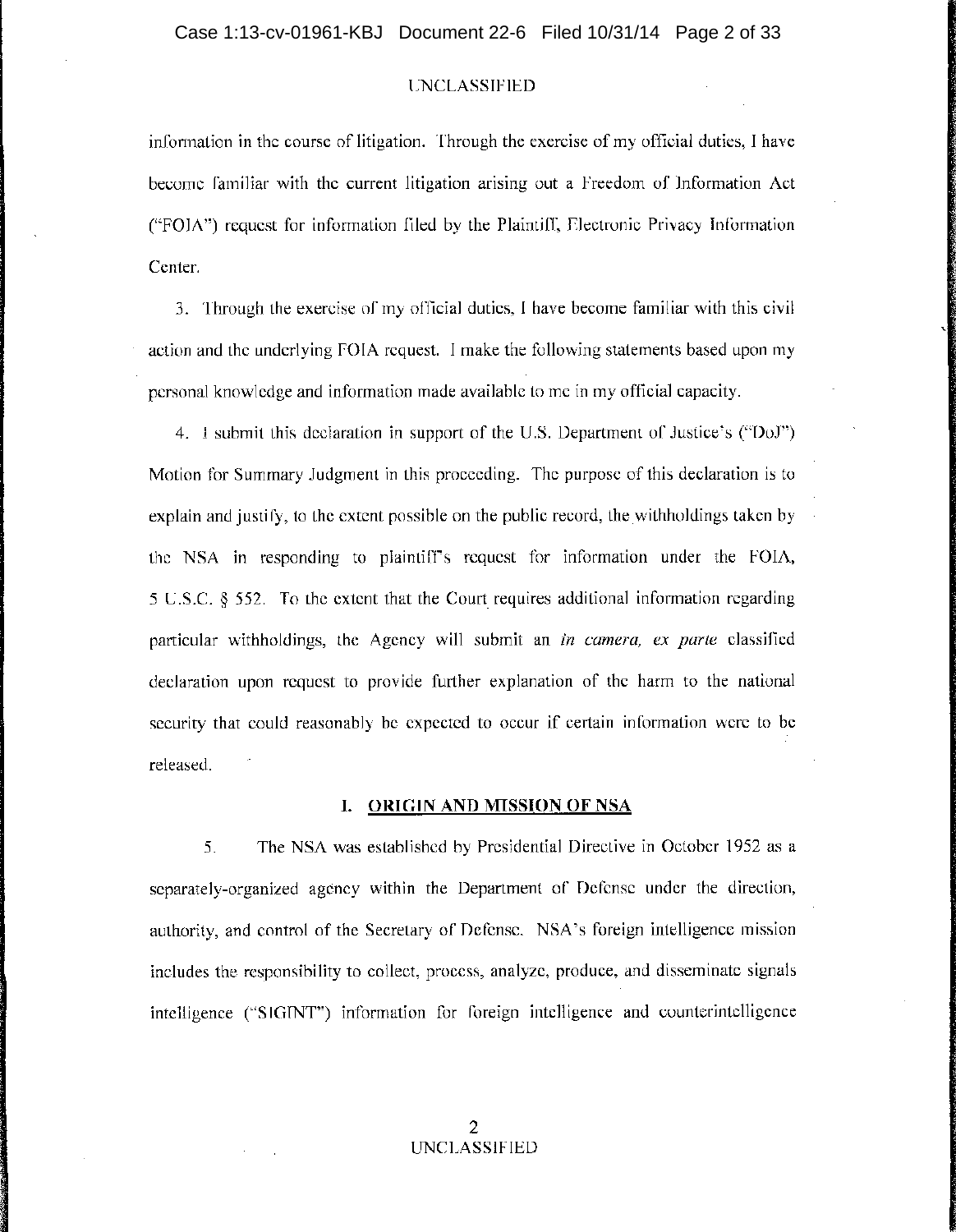purposes to support national and departmental missions and for the conduct of military operations. *See* E.O. 12333, section 1.7(c), as amended.

6. In performing its SIGINT mission, NSA exploits foreign electromagnetic signals to obtain intelligence information necessary to the national defense, national security, or the conduct of foreign affairs. NSA has developed a sophisticated worldwide SIGINT collection network that acquires foreign and international electronic communications. The technological infrastructure that supports NSA's foreign intelligence information collection network has taken years to develop at a cost of billions of dollars and untold human effort. It relies on sophisticated collection and processing technology.

### **II. IMPORTANCE OF SIGINT TO THE NATIONAL SECURITY**

7. There are two primary reasons for gathering and analyzing intelligence information. The first, and most important, is to gain the information required to direct U.S. resources as necessary to counter threats to the nation and its allies. The second reason is to obtain the information necessary to direct the foreign policy of the United States. Foreign intelligence information provided by the NSA is routinely distributed to a wide variety of senior Government officials, including the President; the President's National Security Advisor; the Director of National Intelligence; the Secretaries of Defense, State, Treasury, and Commerce; U.S. ambassadors serving in posts abroad; the Joint Chiefs of Staff; and the Unified and Specified Commanders. In addition, SIGINT information is disseminated to numerous agencies and departments, including, among others, the Central Intelligence Agency; the Federal Bureau of Investigation; the Drug Enforcement Administration; the Departments of the Army, Navy, and Air Force; and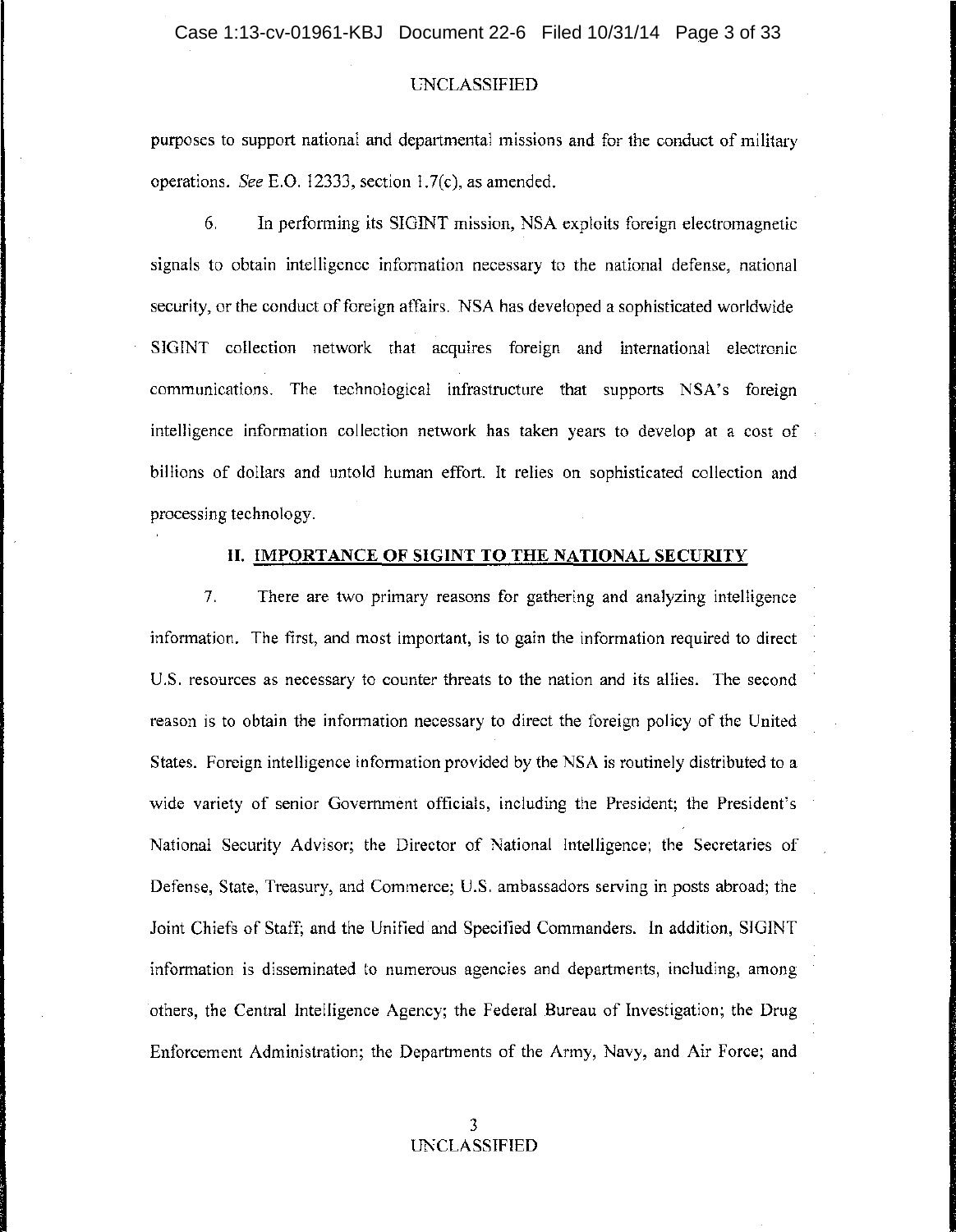various intelligence components of the Department of Defense. Information provided by NSA is relevant to a wide range of important issues, including, but not limited to, military order of battle, threat warnings and readiness, arms proliferation, terrorism, and foreign aspects of international narcotics trafficking. This information is often critical to the formulation of U.S. foreign policy and the support of U.S. military operations around the world. Moreover, intelligence produced by NSA is often unobtainable by other means.

# **III. CATEGORIES OF INFORMATION WITHHELD**

8. The purpose of this declaration is to advise the Court that the NSA withheld certain information, as set forth below, because it is properly exempt from disclosure under the FOIA based on Exemptions 1 and 3, 5 U.S.C. §§ 552(b)(1), (3), respectively. This is so because the information remains currently and properly classified in accordance with E.O. 13526 and protected from release by statutes, specifically Section 6 of the National Security Agency Act of 1959 (Pub. L. No. 86-36) (codified at 50 U.S.C. § 3605) ("NSA Act"); 18 U.S.C. § 798, and Section 1 02A(i)(1) of the National Security Act of 1947, as amended (codified at 50 U.S.C. § 3024).

, 9. The records at issue for the cross-motions for summary judgment that contain NSA information withheld from release under FOIA are:! Documents 002, 003, 004,005,006,007,008,009,010,011,030,031,032,033,034,035,036,037,038,039, 040,041,042,044,045,046,047,048,049,051,054,056,059,060,061,062,063,064, 065, and 066.

Document numbers listed in this Declaration correspond to those listed on the Vaughn index submitted by Defendants in this case. Plaintiff has previously indicated that it is not challenging DOl's withholding in full of Document 043.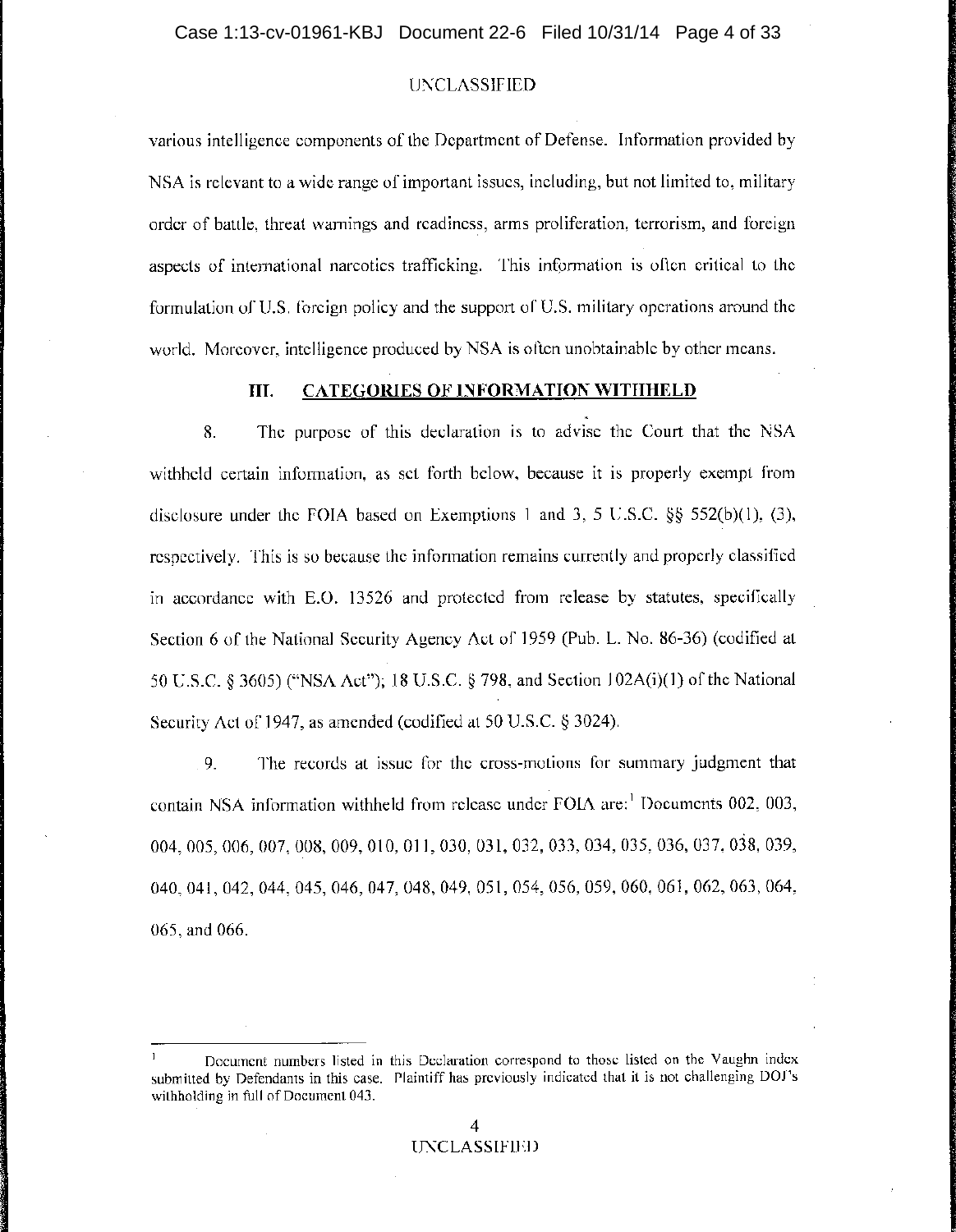### **FOIA EXEMPTION ONE**

10. Section 552(b)(I) of the FOIA provides that the FOIA does not require the release of matters that are specifically authorized under criteria established by an Executive Order to be kept secret in the interest of the national defense or foreign policy, and are in fact properly classified pursuant to such Executive Order. The current Executive Order that establishes such criteria is E.O. 13526.

11. Section 1.1 of E.O. 13526 provides that information may be originally classified if: 1) an original classification authority is classifying the information; 2) the information is owned by, produced by or for, or is under the control of the Government; 3) the information falls within one or more of the categories of information listed in section 1.4 of the Executive Order; and 4) the original classification authority determines that the unauthorized disclosure of the information reasonably could be expected to result in damage to the national security, and the original classification authority is able to identify or describe the damage.

12. Section 1.2(a) of E.O. 13526 provides that information shall be classified at one of three levels. Information shall be classified at the TOP SECRET level if its unauthorized disclosure reasonably could be expected to cause exceptionally grave ' damage to the national security. Information shall be classified at the SECRET level if its unauthorized disclosure reasonably could be expected to cause serious damage to the national security. Information shall be classified at the CONFIDENTIAL level if its unauthorized disclosure reasonably could be expected to cause damage to the national security.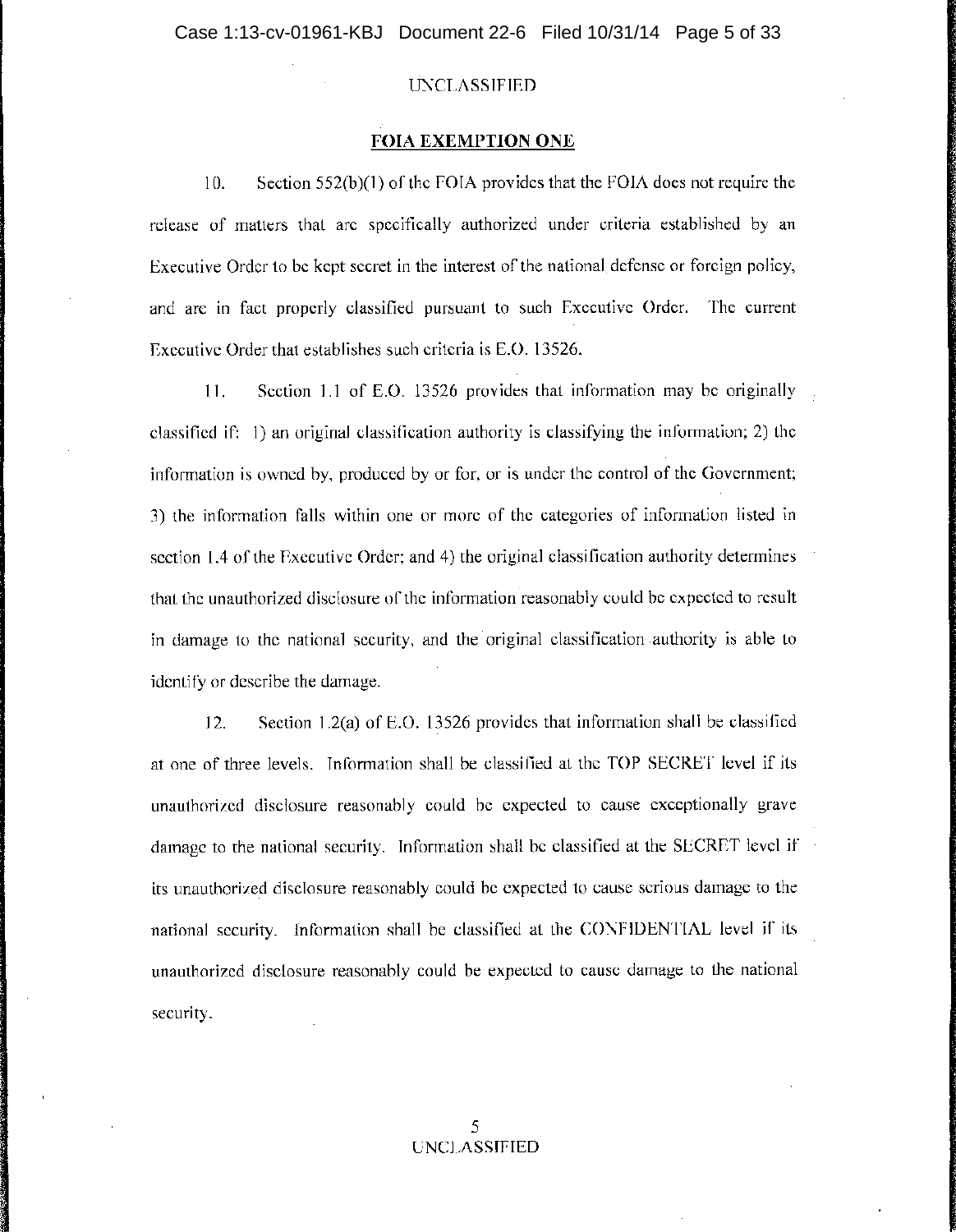13. Section 1.4 of E.O 13526 provides that information shall not be considered for classification unless it falls within one (or more) of eight specifically. enumerated categories of information. The categories of classified information in the NSA documents at issue here are those found in Section  $1.4(c)$ , which includes intelligence activities (including covert action), intelligence sources and methods, or cryptology; Section 1.4(d), which includes foreign relations or foreign activities of the United States, including confidential sources; and Section  $1.4(g)$ , which includes vulnerabilities or capabilities of systems, installations, infrastructures, projects, plans, or protection services relating to the national security.

14. In my role as a TOP SECRET original classification authority ("OCA"), I reviewed. the categories of information withheld pursuant to this FOIA request and determined that those categories are currently and properly classified in accordance with  $E.$ O. 13526. Based on that determination, I have determined that the responsive material at issue was properly withheld, as all of this information is currently and properly classified in accordance with E.O. 13526. Accordingly, the release of this intelligence information could reasonably be expected to cause damage to the national security. The damage to national security that reasonably could be· expected to result from the *j*  unauthorized disclosure of this classified information is described below.

#### **FOIA EXEMPTION 3**

15. Exemption 3 provides that FOIA does not require the production of records that are:

> "specifically exempted from disclosure by statute (other than section 5,52b of this title), provided that such statute (A)(i) requires that the matters be withheld from the public in such a manner as to leave no discretion on the issue, or (ii) establishes particular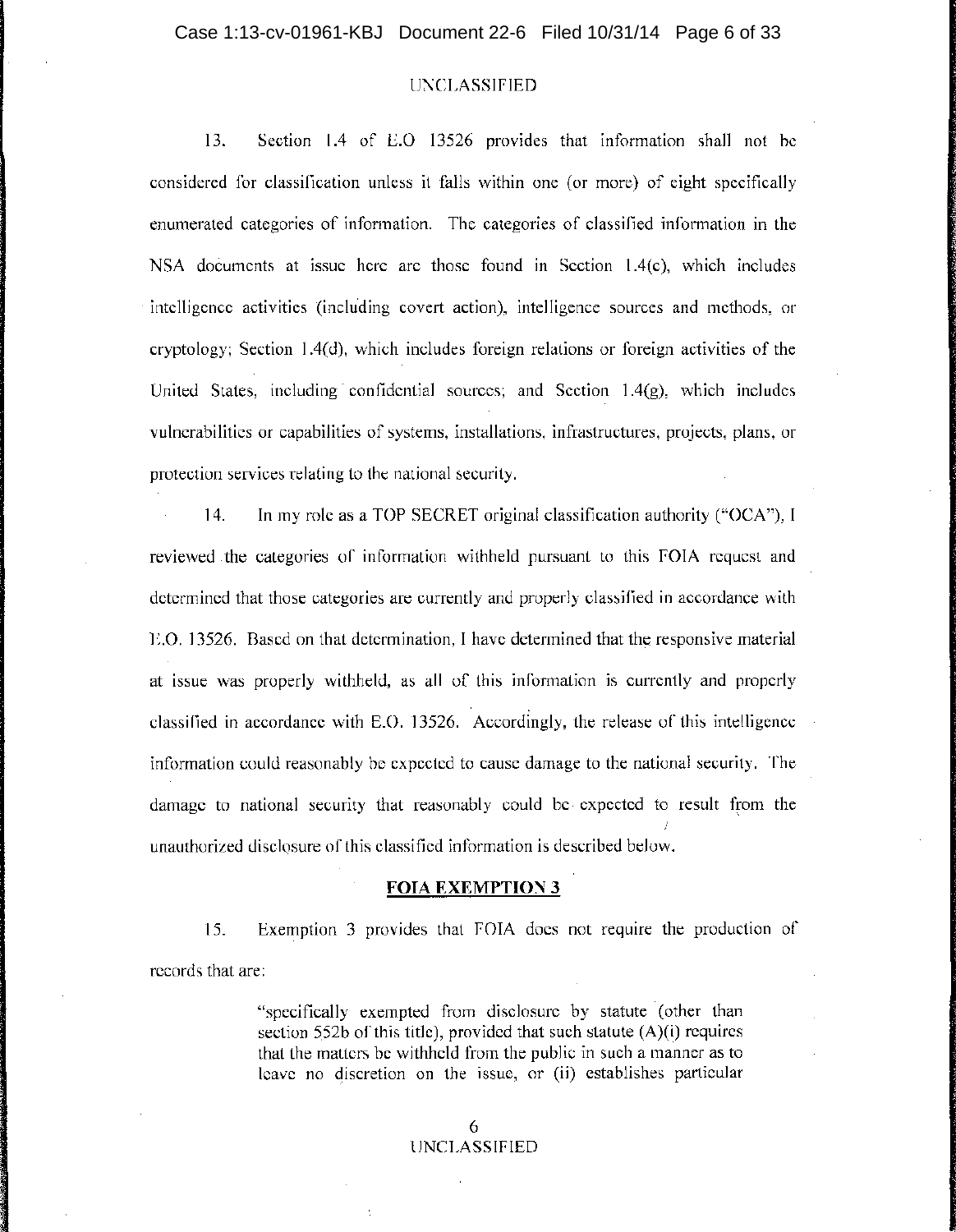criteria for withholding or refers to particular types of matters to be withheld; and (B) if enacted after the date of enactment of the OPEN FOIA Act of 2009, specifically cites to this paragraph." 5 U.S.C. § 552(b)(3).<sup>2</sup>

16. The challenged information at issue here in this litigation falls squarely , within the scope of three statutes. The first applicable statute is a statutory privilege unique to NSA. As set forth in section 6 of the NSA Act, Public Law 86-36 (50 U.S.C. § 3605), **"[n]othing in this Act or any other law .** .. **shall be construed to require the disclosure of the organization or any function of the National Security**  Agency, **[or] of any information with respect to the activities thereof .** ... " (emphasis added). Congress, in enacting the language in this statute, decided that disclosure of any information relating to NSA activities is potentially harmful. Federal courts have held that the protection provided by this statute is, by its very terms, absolute. Section 6 states unequivocally that, notwithstanding any other law, including the FOIA, NSA cannot be compelled to disclose any information with respect to its activities. To invoke this privilege, the U.S. Government must demonstrate only that the information it seeks to protect falls within the scope of Section 6. Further, while in this case the harm would be exceptionally grave or serious, the U.S. Government is not required to demonstrate specific harm to national security when invoking this statutory privilege, but only to show that the information relates to its activities. NSA's functions and activities are therefore protected from disclosure regardless of whether or not the information is classified.

17. The second statute is Section 102A(i)(l) of the National Security Act of 1947, as amended, 50 U.S.C. § 3024(i)(1), which provides that "the Director of National

<sup>2</sup>The OPEN FOIA Act of 2009 was enacted on October 28, 2009, Pub. L. 111-83, 123 Stat. 2142, 2184; 5 U.S.C. § 552(b)(3)(B), after the applicable National Security Act provision was enacted, and therefore is not applicable to the analysis in this case.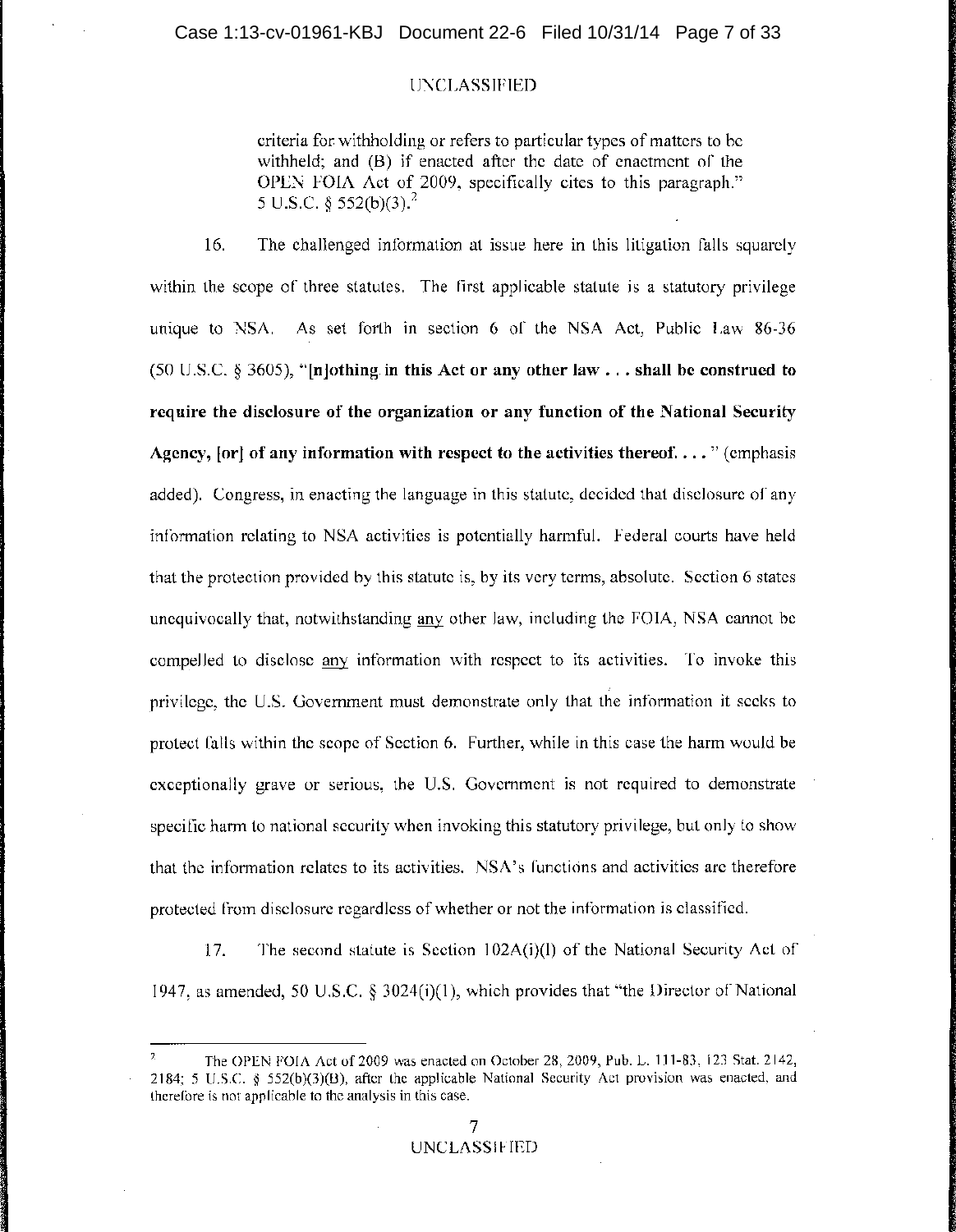Intelligence shall protect intelligence sources and methods from unauthorized disclosure." Like the protection afforded to core NSA activities by section 6 of the National Security Agency Act of 1959 ("NSA Act"), the protection afforded to intelligence sources and methods is absolute. Whether the sources and methods at issue are classified is irrelevant for purposes of the protection afforded by 50 U.S.C. § 3024(i)(1).

18. Finally, the third statute is 18 U.S.C. § 798. This statute prohibits the unauthorized disclosure of classified information: (i) concerning the communications intelligence activities of the United States, or (ii) obtained by the process of communications intelligence derived from the communications of any foreign government. The term "communications intelligence," as defined by Section 798, means the "procedures and methods used in the interception of communications and the obtaining of information from such communications by other than the intended recipients."

19. As described above, these statutes protect the fragile nature of the United States' intelligence sources, methods, and activities, to include but not limited to, the existence and depth of signals intelligence-related successes, weaknesses, and exploitation techniques. These statutes recognize the vulnerability of intelligence sources and methods, including to countermeasures, and the significance of the loss of valuable intelligence information to national policymakers and the IC. Given that Congress specifically prohibited the disclosure of the sources and methods used by the IC, as well  $\frac{1}{2}$ as any information related to NSA's functions and activities, I have determined that the information was properly withheld under FOIA Exemption 3.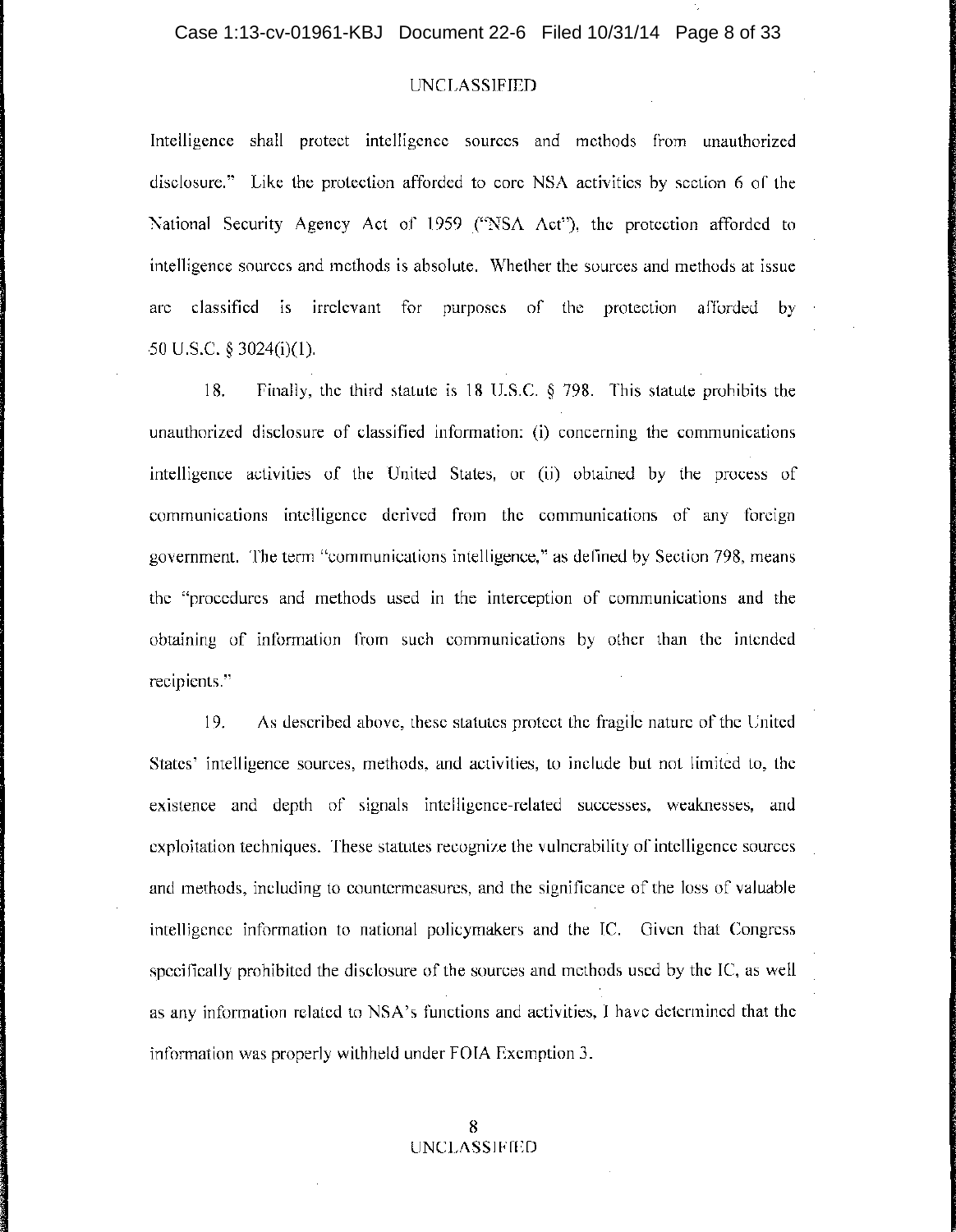### **CATEGORIES OF INFORMATION WITHHELD<sup>3</sup>**

## **Categories of** Internet Metadata **Collected**

20. The NSA withheld from disclosure information relating to the categories of electronic communications metadata collected under the PRITT program. This information was redacted and withheld in the following documents: Documents 002, 003,006,011,037,041,042,046,047,048,051,054,056,059,060,061,062,063,064, 065, and 066.

21. I have reviewed this information and determined that the categories of metadata collected under the PR/TT program are currently and properly classified at the TOP SECRET level in accordance with E.O. 13526, because the release of this information could reasonably be expected to cause exceptionally grave damage to the national security. Information regarding categories of internet metadata collected meets the criteria for classification set forth in Sections 1.4(c), 1.4(d), and 1.4(g) of E.O. 13526.

22. Disclosure of the details regarding the categories of electronic communications metadata that were collected pursuant to the PR/TT program would publicly reveal the still currently and properly classified scope of this program. The release of such information would reveal information concerning technological collection capabilities along with success (or lack of success) regarding the specific categories of electronic communications metadata that were collected pursuant to the PRITT program. While the bulk PR/IT electronic communications metadata program is no longer

Throughout the documents containing NSA information, redactions were made pursuant to FOIA Exemption 6 to protect the names of US. Government employees, including employees of the FISC. FOIA Exemption 6 provides that FOIA does not require the production of records that are "personnel and medical files and similar files the disclosure of which would constitute a clearly unwarranted invasion of personal privacy. 5 US.C. § 552(b)(6). In addition, NSA redacted information about its organization and structure from throughout the documents, pursuant to section 6 of the NSA Act, 50 US.c. § 3605, which protects the functions and activities of the NSA. As discussed above, 50 U.S.C. § 3605 has been recognized as an Exemption 3 statute under the FOIA.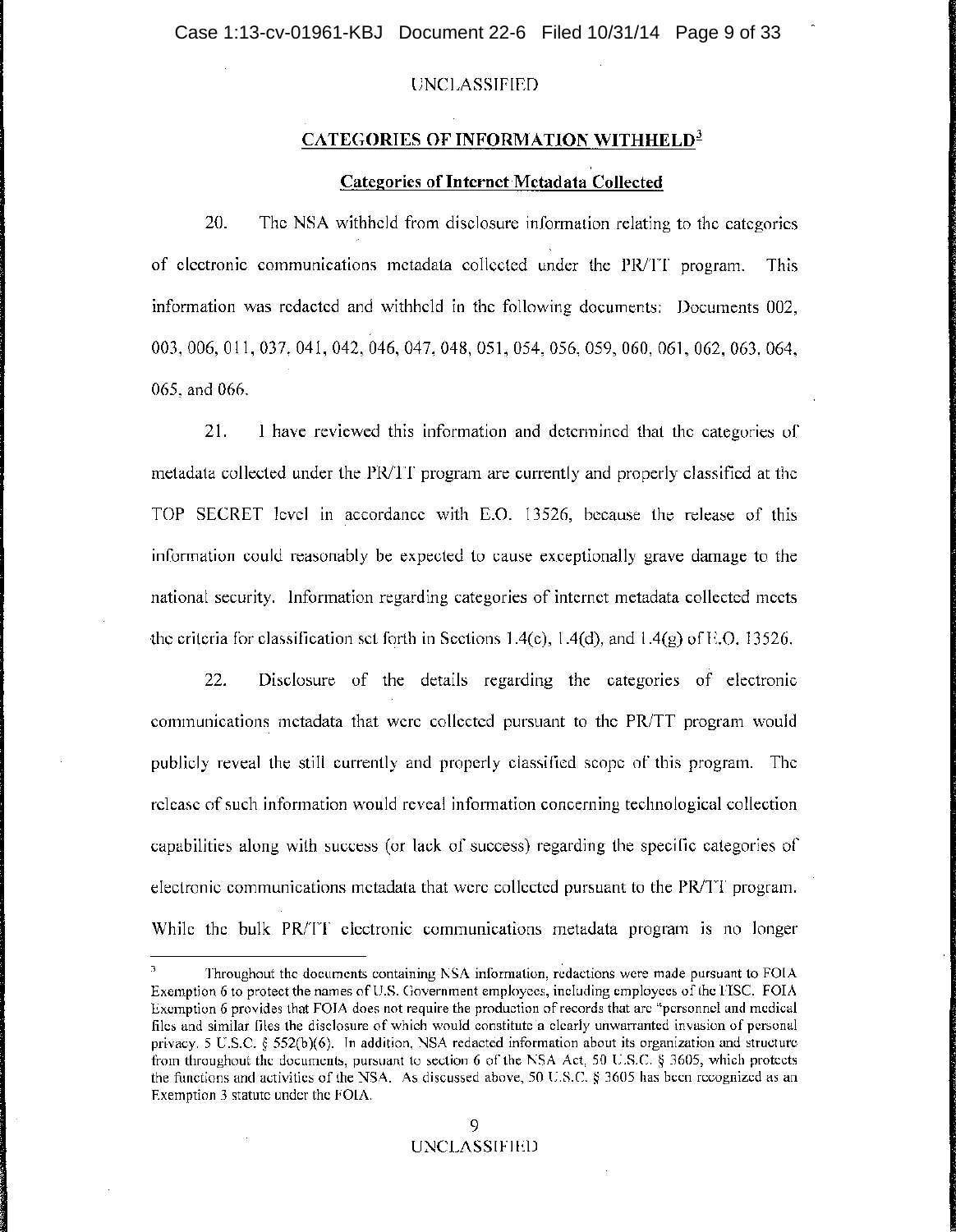operational, NSA is authorized to acquire and collect certain categories of electronic communications metadata under other authorities (such as Executive Order 12333, as amended, and Section 702 of the FISA Amendments Act of 2008). The continuing importance of the specific categories of Internet metadata that were collected under the bulk PR/TT program underscores the need to protect the still-classified operational details of this activity.

23. Additionally, disclosure of the categories of electronic communications metadata collected under the bulk PR/TT program could also be used by this Nation's foreign adversaries. Adversaries would be provided with a detailed roadmap into NSA's technological capabilities, which they could use to develop countermeasures to thwart NSA's current or future collection operations directed at specific targets. Public disclosure of NSA's capabilities to acquire specific categories of electronic communications metadata would alert targets to the vulnerabilities of their communications (and also, which of their communications are not vulnerable). Once alerted, targets can frustrate SIGINT collection by using different communication techniques. Adversaries could develop countermeasures that could be used to thwart not just email metadata collection, but also other types of communications collection. This may result in denial of access to targets' communications and therefore result in a loss of information crucial to the national security and defense of the United States. Furthermore, information that reveals NSA's technological capabilities could provide adversaries with unique insights that could assist such adversaries in developing their own bulk electronic communications metadata collection programs to target the United States and its interests both domestically and abroad.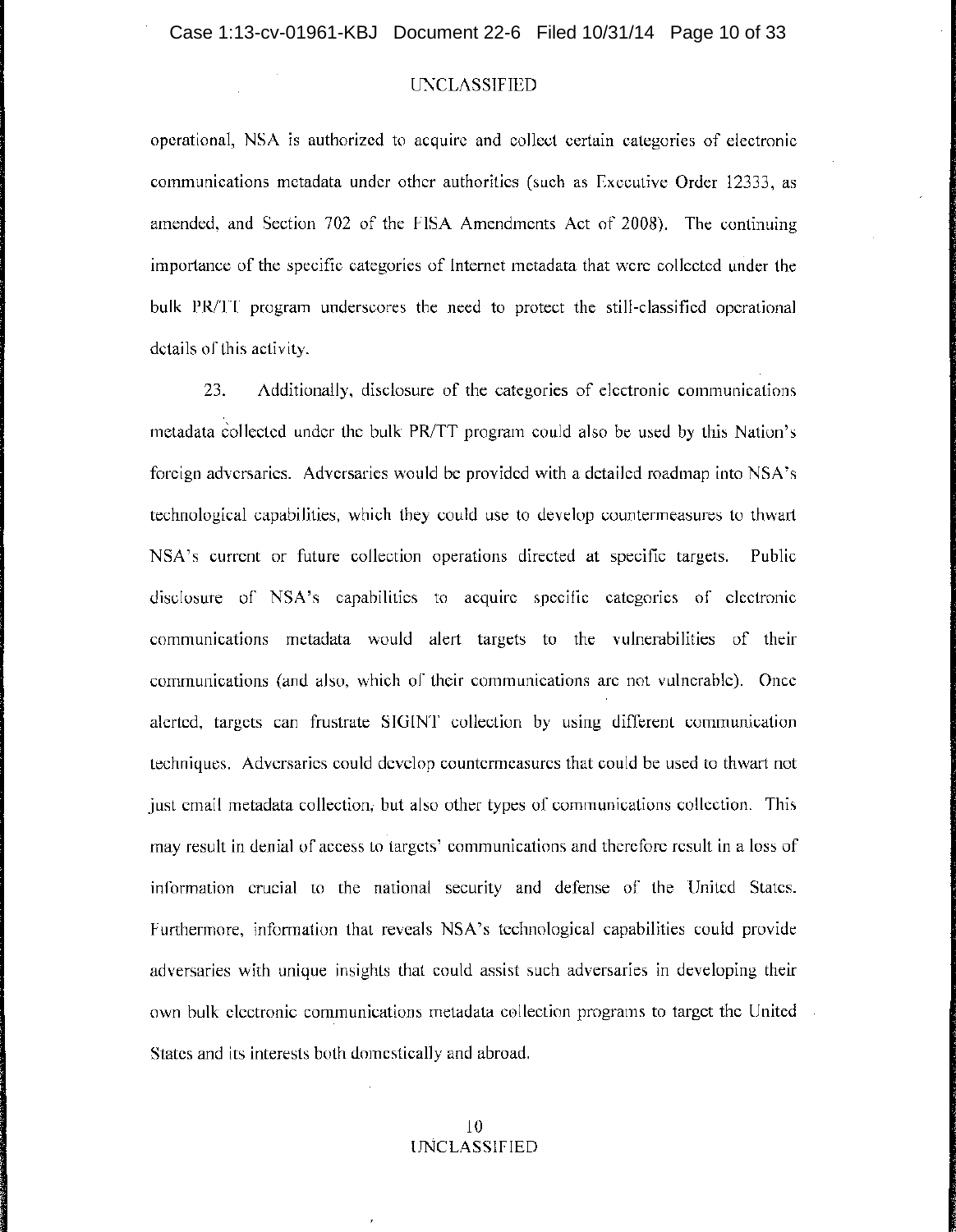24. The categories of electronic communications metadata collected under the PR/TT program are also protected from release by statute and are likewise exempt from release based on FOIA Exemption 3, 5 U.S.C. § 552(b)(3). Specifically, there are three Exemption 3 statutes that protect this information from public release: section 6 of the NSA Act, 50 U.S.C. § 3605, 18 U.S.C. § 798, and Section 102A(i)(l) of the National Security Act, as amended, 50 U.S.C. § 3024(i)(I).

25. The categories of electronic communications metadata collected under this program relate to a "function of the National Security Agency," 50 U.S.C. § 3605. Indeed, this information relates to one of NSA's primary functions, its SIGINT mission. Further, any disclosure of the scope of this collection of electronic communications metadata, as stated above, would reveal NSA's capabilities. Thus, the categories and types of metadata collected, if revealed, would disclose "information with respect to [NSA's] activities" in furtherance of its SIGINT mission. 50 U.S.C. § 3605.

26. Likewise, the categories of electronic communications metadata collected under this program is protected from public release pursuant to Section  $102\Lambda(i)(l)$  of the National Security Act, as amended, 50 U.S.C.  $\S$  3024(i)(1), which states that "[t]he Director of National Intelligence shall protect intelligence sources and methods from unauthorized disclosure." Revealing the categories and types of metadata collected would provide our adversaries with information from which they could deduce the intelligence methods by which the electronic communications records were collected and the intelligence sources (the facilities) from which the records were collected, and thus, this information falls squarely within the protection of this statute and should be afforded absolute protection from release.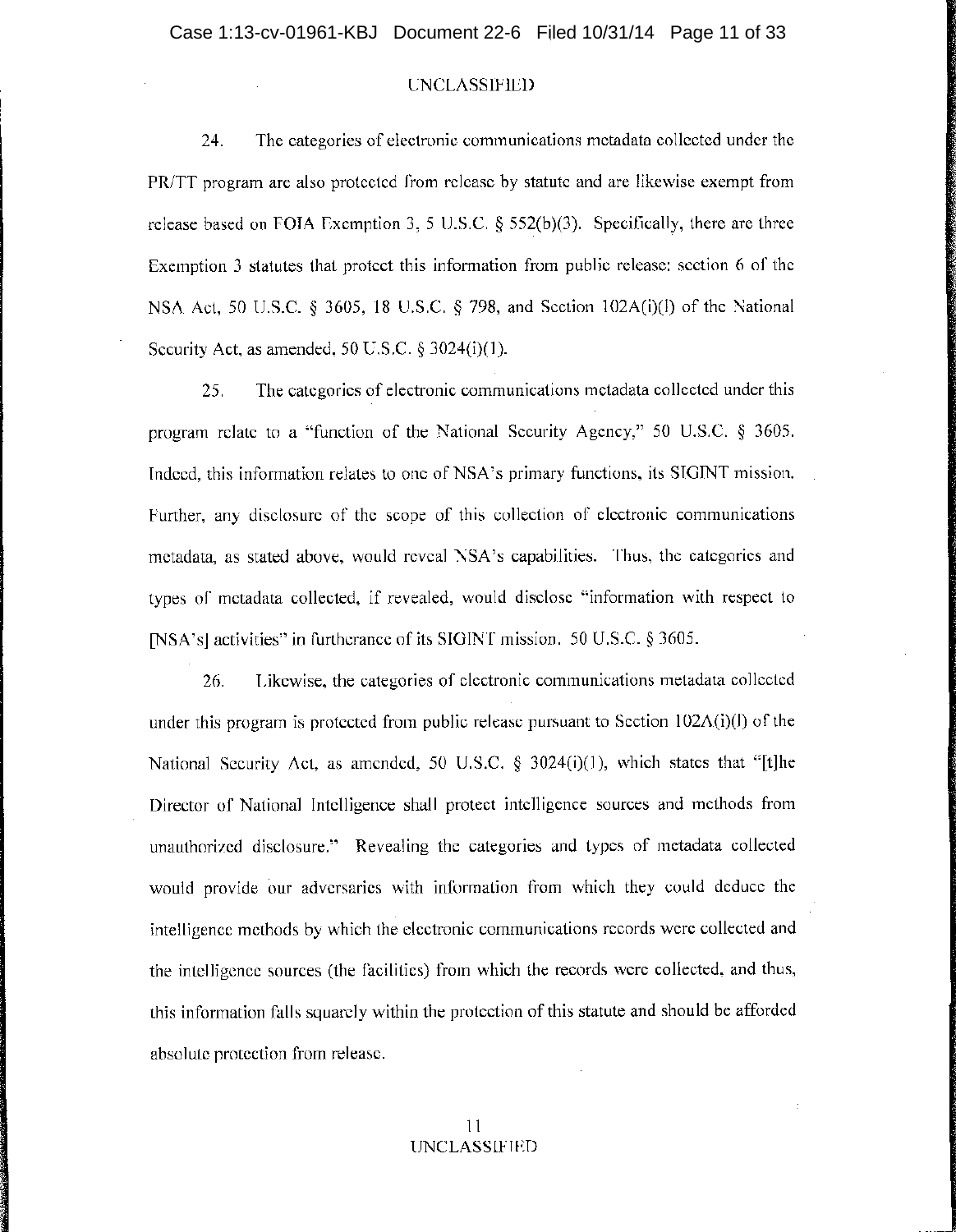27. Finally, the information is protected from release under 18 U.S.C.  $\S$  798, which protects from disclosure information concerning the communications intelligence activities of the United States, or obtained by communications intelligence processes. The categories and methods of metadata collected would reveal precisely the procedures and methods that the NSA uses to intercept communications of its targets, thereby falling within the scope of protection offered by this statute.

#### **Types of Electronic Communications Acquired**

28. The NSA withheld from disclosure information under the PR/TT program relating to the types of electronic communications from which metadata was acquired (e,g., electronic mail, etc.). This information was redacted and withheld in the following <sup>I</sup> documents: Documents 002, 006, 009, 011, 037, 039, 040, 041, 042, 046, 047, 048, 051, 054,056,059,060,061,062,063,064,065, and 066.

29. I have reviewed this information and determined that information regarding the types of electronic communications under the PR/TT program from which metadata was acquired is currently and properly classified at the TOP SECRET level in accordance with E.O. 13526, because the release of this information could reasonably be expected to cause exceptionally grave damage to the national security. Information regarding the types of electronic communications acquired meets the criteria for classification set forth in Sections 1.4(c), 1.4(d), and 1.4(g) of E.O. 13526.

30. Disclosure of the type of electronic communications under the PRITT program from which electronic communications metadata was acquired would again demonstrate the still-classified scope of the PR/IT program. The release of this information would reveal information concerning NSA's success (or lack of success) in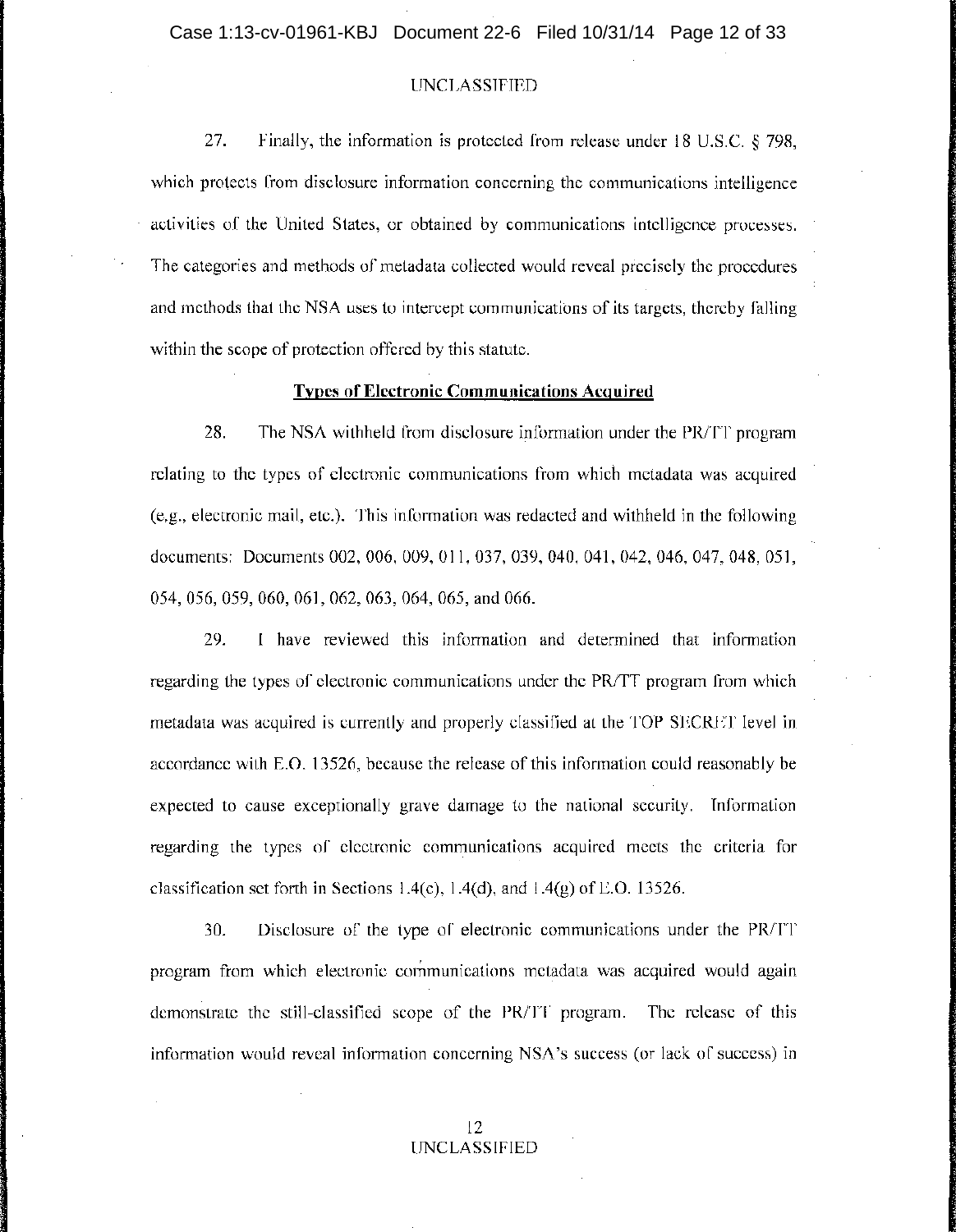its acquisition efforts under the PR/TT program. As noted above, while the bulk  $PR/TT$ program is no longer operational, NSA's core mission continues to include the acquisition and collection of electronic communications under other authorities. Foreign targets have been known to analyze public disclosures of NSA's capabilities. Public ' disclosure of NSA's capabilities to acquire specific types of electronic communications , would alert targets to the vulnerabilities of their communications (and also, which of their communications are not vulnerable). Once alerted, targets can frustrate SIGINT collection by using different communication techniques. Adversaries could develop countermeasures that could be used to thwart not just email metadata collection, but also other types of communications collection. This may result in denial of access to targets' communications and therefore result in a loss of information crucial to the national security and defense of the United States.

31. This same information is also protected from release by statute and is , likewise exempt from release based on FOIA Exemption 3, 5 U.S.C. § 552(b)(3). )Specifically, there are three Exemption 3 statutes that protect from public release the types of electronic communications acquired under the PR/TT program: section 6 of the NSA Act, 50 U.S.C. § 3605, 18 U.S.C. § 798, and Section '102A(i)(l) of the National Security Act, as amended, 50 U.S.C. § 3024(i)(I).

32. The types of communications acquired under this program relate to a "function of the National Security Agency," 50 U.S.C. § 3605. Indeed, it relates to one ' ofNSA's primary functions, its SIGINT mission. Further, any disclosure of the scope of this collection of electronic communications metadata, as stated above, would reveal NSA's capabilities. Thus, the types of communications acquired, if revealed, would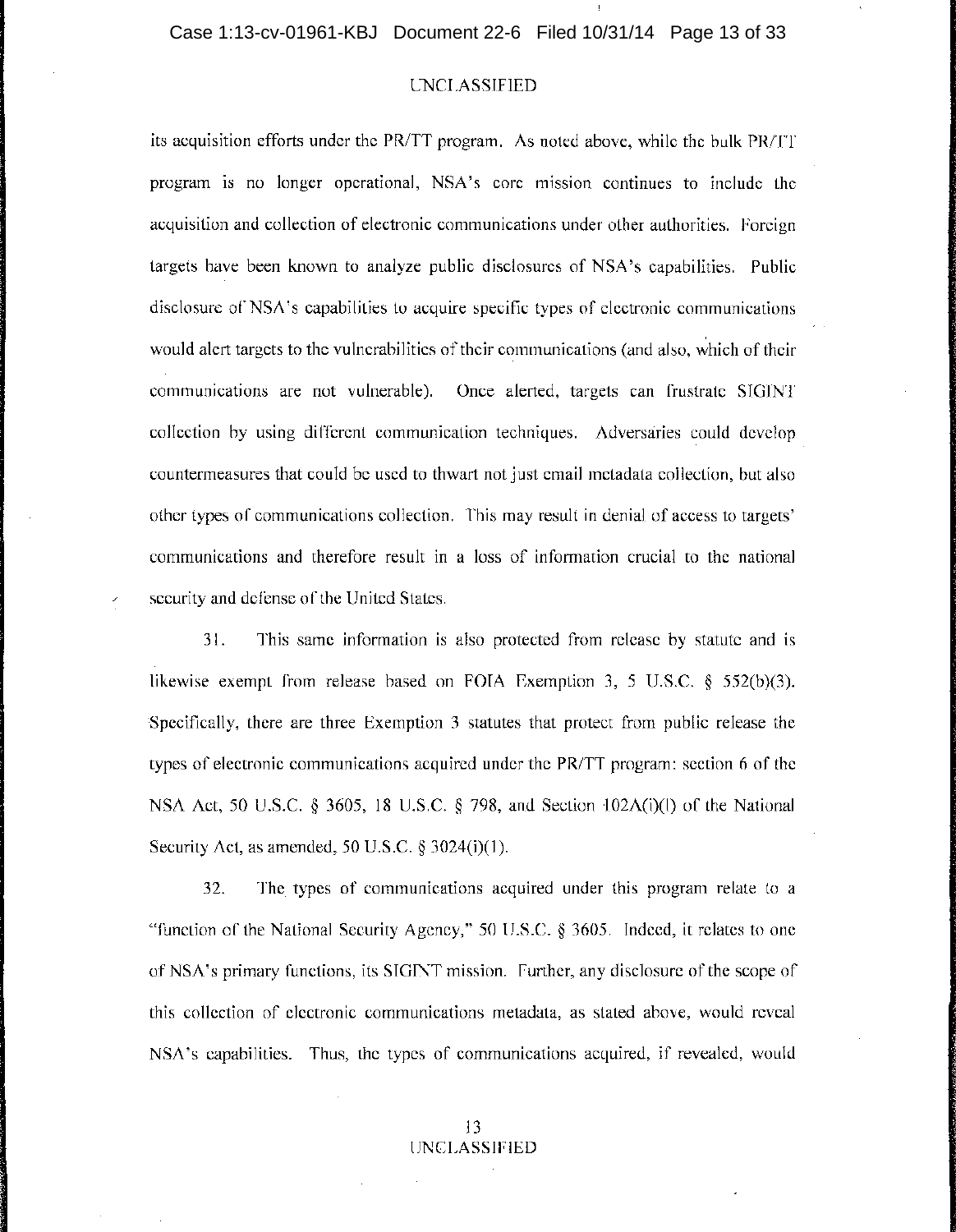disclose "information with respect to [NSA's] activities" in furtherance of its SIGINT <sup>1</sup> mission. 50 U.S.C. § 3605.

33. Likewise, the types of electronic communications acquired under this <sup>I</sup> program are protected from public release pursuant to Section  $102A(i)$ (l) of the National Security Act, as amended, 50 U.S.C.  $\S$  3024(i)(1), which states that "[t]he Director of National Intelligence shall protect intelligence sources and methods from unauthorized disclosure." Revealing the types of communications acquired would provide our adversaries with information from which they could deduce the intelligence methods by which the electronic communications records were collected and the intelligence sources (the facilities) from which the records were collected, and thus, this information falls squarely within the protection of this statute and should be afforded absolute protection from release.

34. Finally, the information is protected from release under 18 U.S.C. § 798, which protects from disclosure information concerning the communications intelligence activities of the United States, or obtained by communications intelligence processes. The categories and methods of metadata collected would reveal precisely the procedures and methods that the NSA uses to intercept communications of its targets, thereby falling within the scope of protection offered by this statute.

#### **Identities of the Providers**

35. The NSA withheld from disclosure information relating to the identities of the providers that were compelled to participate **in** the PRITT program. This information was redacted and withheld **in** the following documents: Documents 002, 009, 040, 041, 042, 046, 047, 048, 051, 054, 056, 059, and 060.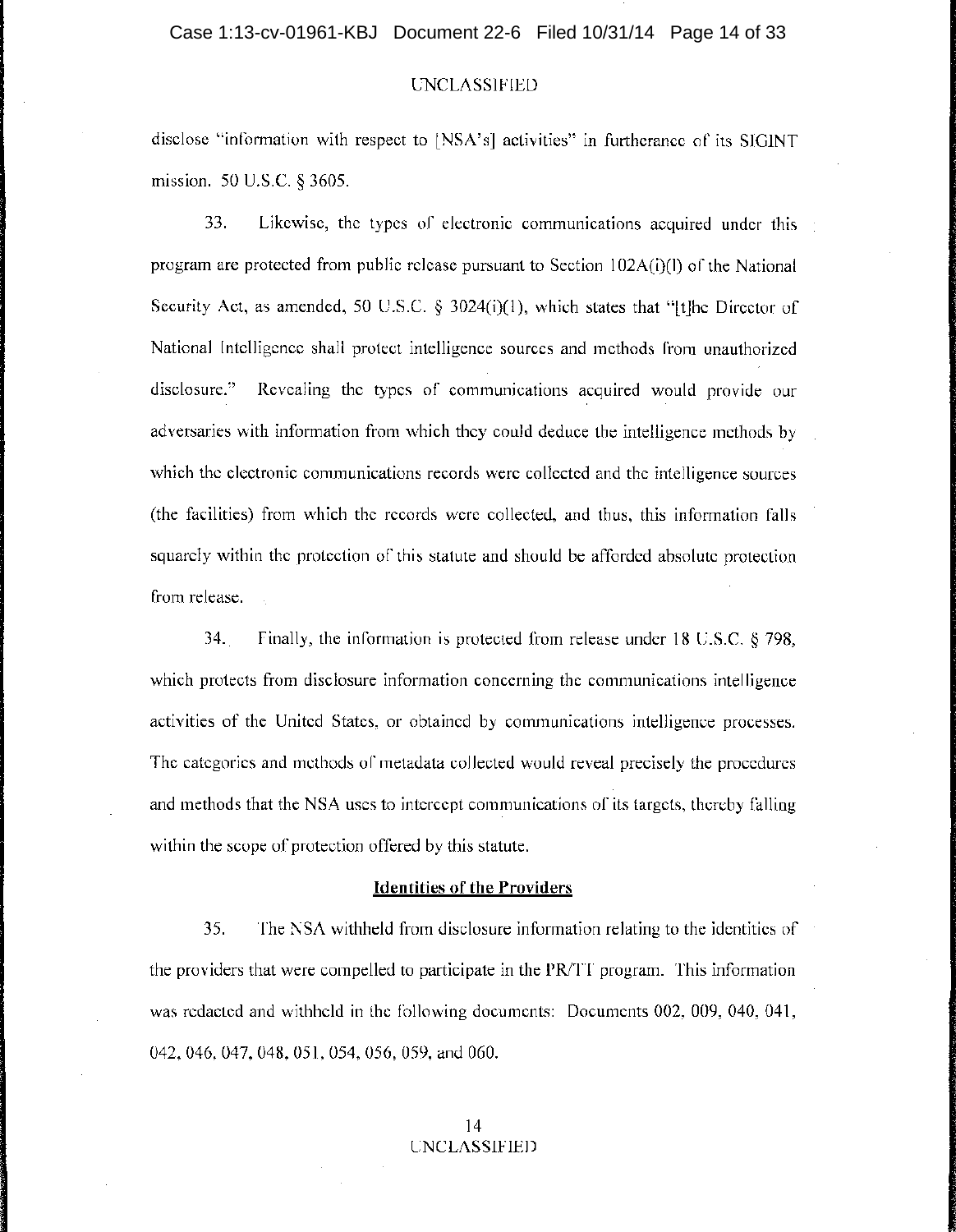36. Ihave reviewed this information and determined that the identities of the providers are currently and properly classified at the TOP SECRET level in accordance with E.O. 13526, because the release of this information could reasonably be expected to cause exceptionally grave damage to the national security. This information falls within Sections 1.4(c), 1.4(d), and 1.4(g) of E.O. 13526.

37. Releasing the identities of any telecommunication service provider subject to any PRITT Primary Order would disclose currently and properly classified intelligence information. Confirmation or denial of a relationship between NSA and any other telecommunication service provider on a specific intelligence activity would cause exceptionally grave damage to the national security. Confirming or denying a relationship would reveal to foreign adversaries whether or not NSA utilizes particular intelligence sources and methods and, thus, would either compromise actual sources and methods or reveal that NSA does not utilize a particular source or method. Such facts would allow individuals, to include America's adversaries, to accumulate information and draw conclusions about how the u.S. Government collects communications, its technical capabilities, and its sources and methods. Any U.S. Government confirmation would replace speculation with certainty for hostile foreign adversaries who are balancing the risk that a particular channel of communication may not be secure against the need to communicate efficiently. Adversaries would then focus with a certainty on those particular channels they now believe are secure.

38. Moreover, the harm to national security is not reduced by the fact that the PR/TT program is no longer operational. If NSA were to a disclose that a specific telecommunications service provider was compelled to participate in a recently-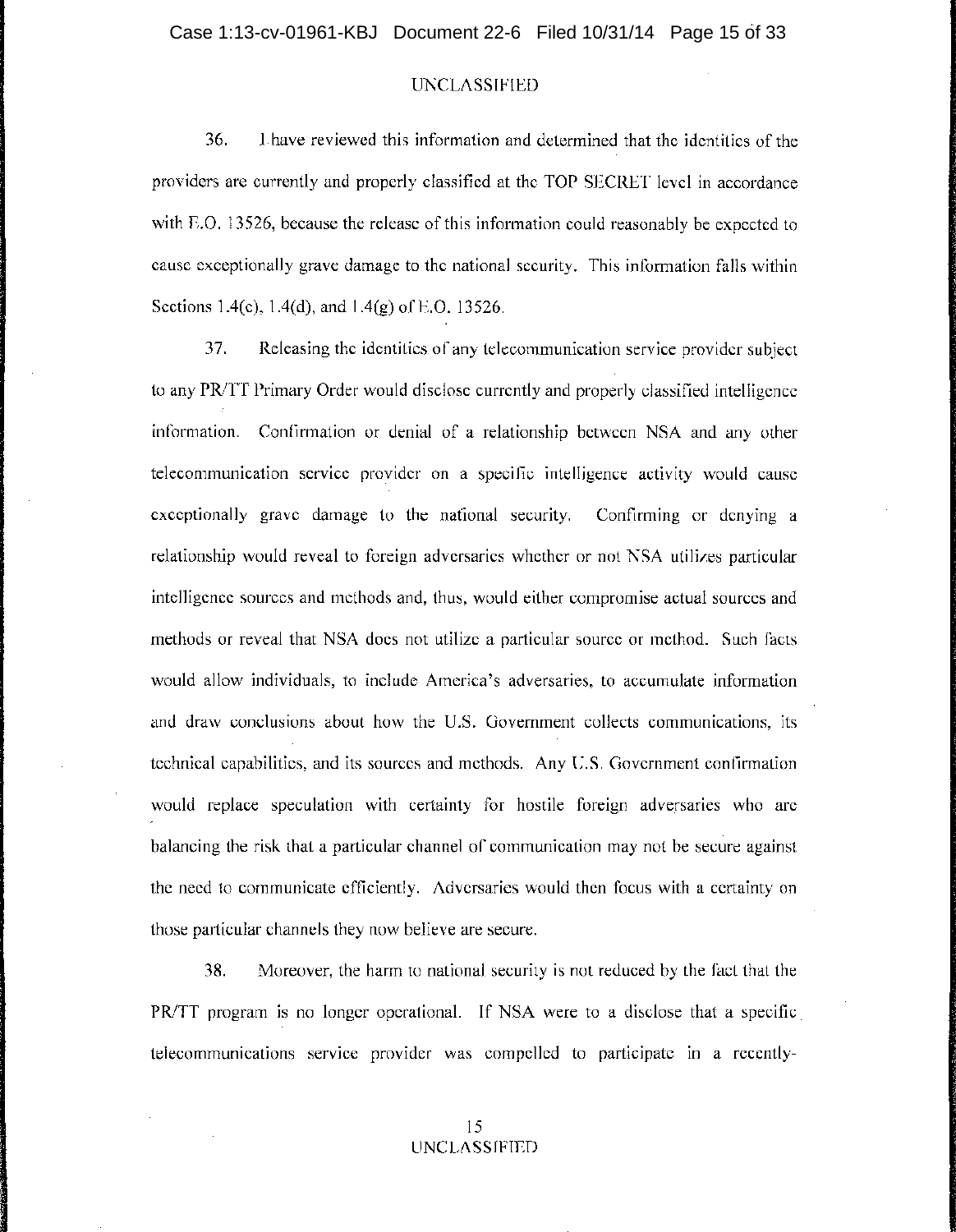concluded intelligence collection program, such as the PR/TT program, then it logically follows that the same provider has been compelled to participate in other, ongoing intelligence collection programs. This is likely to cause NSA's foreign intelligence targets to switch to telecommunication services providers that have not been specifically identified as lawfully compelled to participate in a U.S. intelligence communication collection program. As a result, NSA may be denied access to valuable foreign intelligence information.

39. Finally, as described above, foreign intelligence targets are known to analyze public disclosures of the NSA's capabilities. Confirmation that specific providers participated in the PRITT program would alert the targets to which email metadata records NSA did and did not collect, as well as the nature and scope of the PR/TT program. As such, the public disclosure that NSA possessed a specific capability over a specific period of time to acquire email metadata records from certain providers would easily alert targets to the vulnerability of their communications during the time period in which the PRITT program was operational. Foreign intelligence targets know how they communicate, and therefore, would know, upon a disclosure of NSA's capabilities via the release of the identity of any particular telecommunications service provider, which of their electronic communications metadata records were potentially vulnerable to collection, querying, and analysis (and also, which of their communications ! may not have been vulnerable). Disclosure of this information would allow targets to know what information was collected at particular times, as well as gaps in coverage that would reveal that information from a particular period was "safe." In addition, once alerted, targets could potentially frustrate NSA collection under other programs by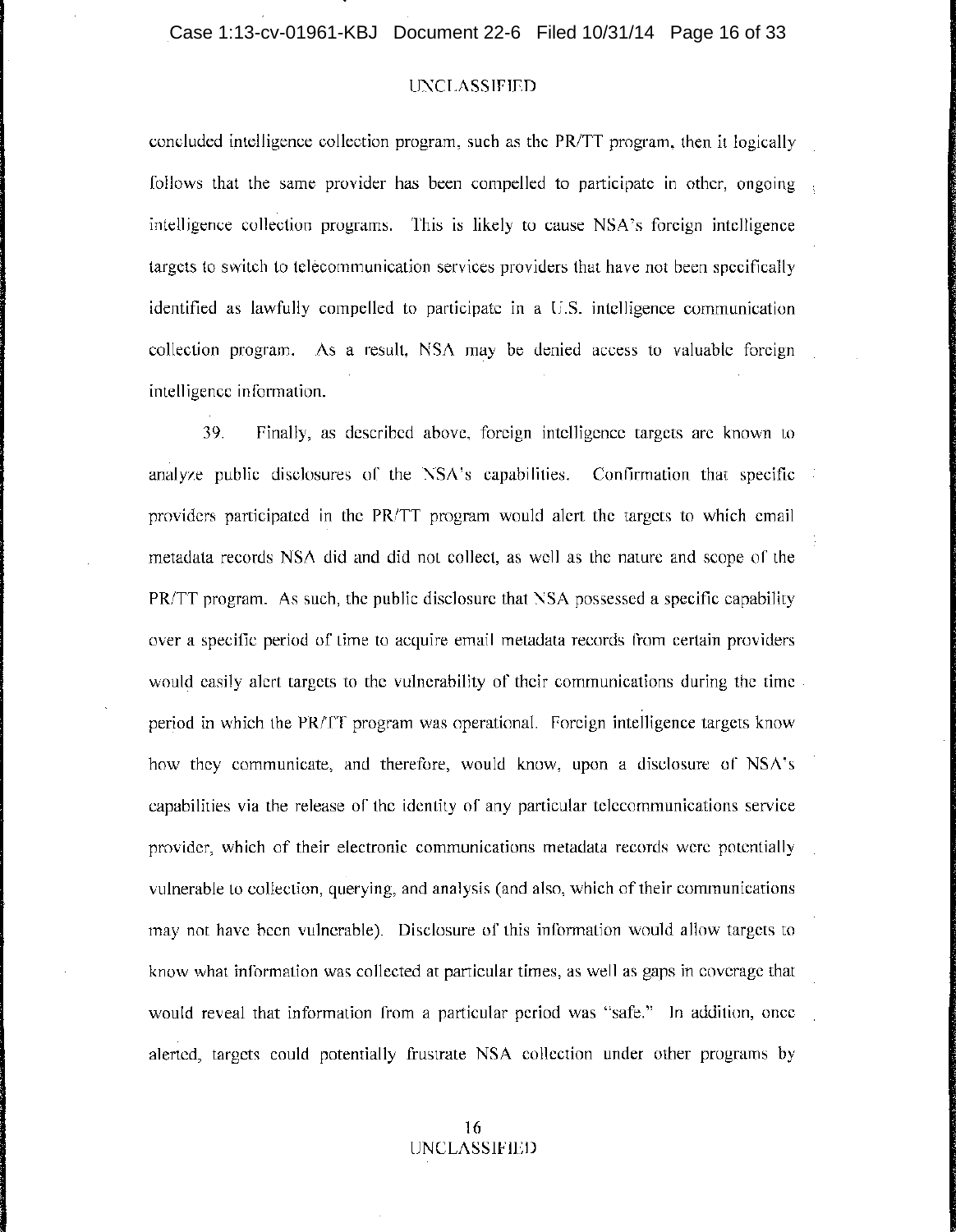switching to a provider that is not identified as having been subject to the FISC's Orders under this program. This may result in denial of access to targets' communications and therefore result in a loss of access to information crucial to the national security and defense of the United States.<sup>4</sup>

40. This same information is also protected from release by statute and is likewise exempt from release based on FOIA Exemption 3, 5 U.S.C. § 552(b)(3). Specifically, there are three Exemption 3 statutes that protect from public release the identities of the providers participating in the PRITT program: section 6 of the NSA Act, 50 U.S.C. § 3605, 18 U.S.C. § 798, and Section 102A(i)(l) of the National Security Act, as amended, 50 U.S.C. § 3024(i)(l).

41. The identities of the providers participating in this program relate to a "function of the National Security Agency," 50 U.S.C. § 3605. Indeed, it relates to one ofNSA's primary functions, its SIOINT mission. Further, any disclosure of the scope of this collection of electronic communications metadata, as stated above, would reveal NSA's capabilities, as well as the sources and methods used by the NSA in conducting its foreign intelligence mission. Thus, the identities of the providers, if revealed, would disclose "information with respect to [NSA's] activities" in furtherance of its SIOINT mission. 50 U.S.C. § 3605.

<sup>4</sup> Congress recognized the need to protect the identities of telecommunication service providers alleged to provide certain assistance to the U.S. Government when it enacted provisions of the FISA Amendments Act of 2008. Those provisions barred lawsuits against telecommunication service providers providing assistance pursuant to an order of the FISC. In enacting this legislation, the Senate Select Committee on Intelligence (SSCI) found that "electronic surveillance for law enforcement and intelligence purposes depends in great part on the cooperation of private companies that operate the nation's telecommunications system. S. Rep. 110-209 (2007) at 9 (accompanying S. 2248, Foreign Intelligence Surveillance Act of 1978 Amendments Act of 2008). Notably, the SSCI expressly stated that, in connection with alleged post-9/11 assistance, "it would be inappropriate to disclose the names of the electronic communication service providers from which assistance was sought, the activities in which the Government engaged or in which the providers assisted, or the details regarding any such assistance." *Id.*  The Committee added that the "identities of persons or entities who provide assistance to the intelligence community are properly protected as sources and methods of intelligence." *Id.*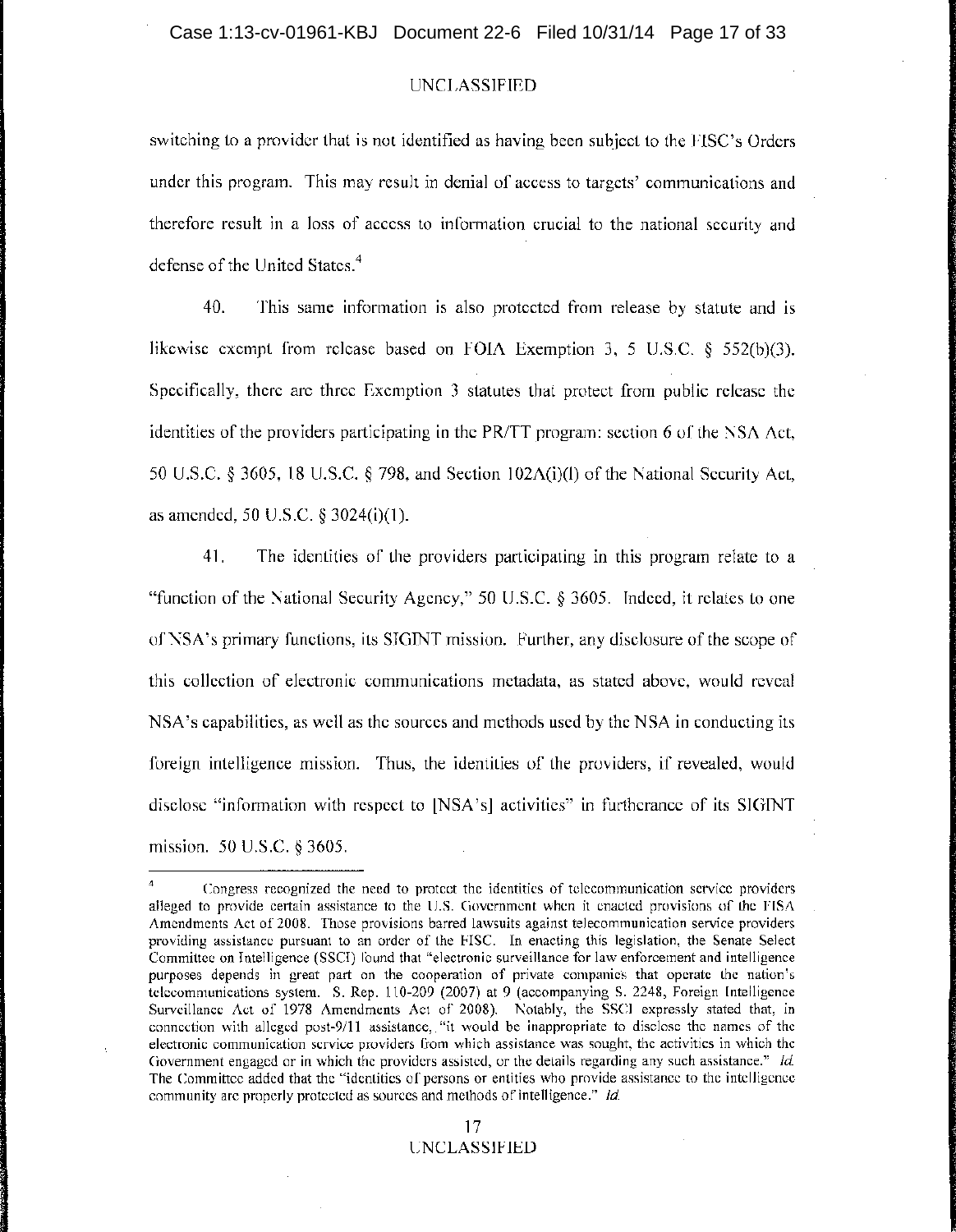42. Likewise, the identities of the providers participating in this program are protected from public release pursuant to Section 102A(i)(l) of the National Security Act, as amended, 50 U.S.C.  $\S$  3024(i)(1), which states that "[t]he Director of National Intelligence shall protect intelligence sources and methods, from unauthorized disclosure." It is without question that the identities of specified service providers in the PR/TT program are the intelligence sources for the electronic communications metadata records, and thus, they fall squarely within the protection of this statute and are afforded absolute protection from release.

43. Finally, the information is protected from release under 18 U.S.C. § 798, which protects from disclosure information concerning the communications intelligence activities of the United States, or obtained by communications intelligence processes. Disclosing the identities of the providers would reveal the scope of the PR/TT program and the methods by which the NSA intercepts communications of its targets, thereby falling within the scope of protection offered by this statute.

#### **Docket Numbers and Dates**

44. NSA has withheld certain operational details about the PR/TT program based on FOIA Exemptions 1 and 3. These details include the docket numbers and dates, which are found throughout all documents containing NSA information, with the exception of the date of the July 14, 2004 Opinion issued by Judge Kollar-Kottely that initiated the PR/TT program.<sup>5</sup>

45. These operational details were protected so that our Nation's adversaries could not deduce the specific gaps in coverage that occurred when the PRITT program

In other litigation, NSA has publicly disclosed that, in December 2011, the Government decided not to seek reauthorization of the bulk collection of electronic communications metadata.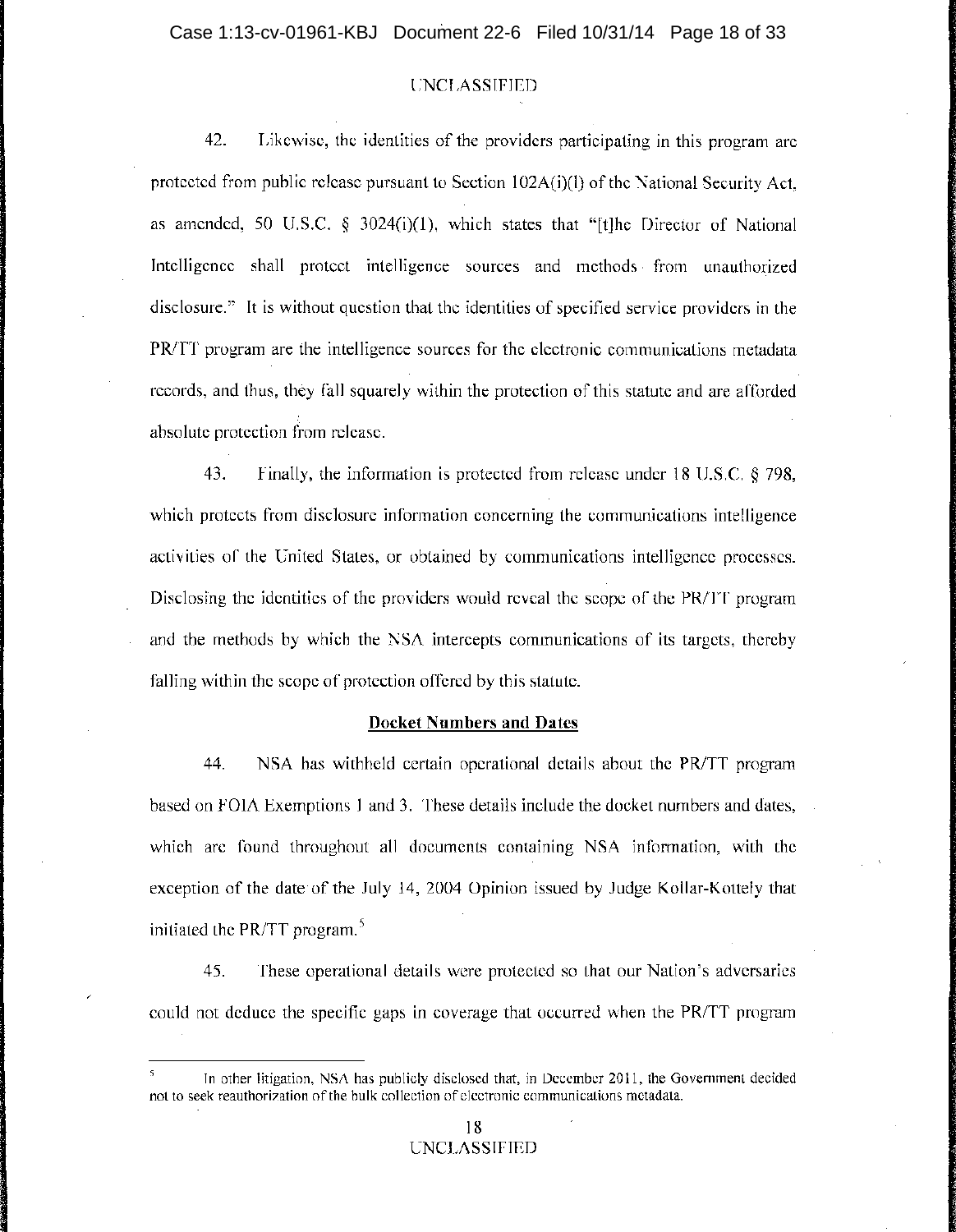was non-operational. The Director of National Intelligence has publicly acknowledged that the PR/TT program was reauthorized by the FISC approximately every 90 days from its inception until its termination in December 2011, except for a brief period. By revealing the docket numbers for this PR/TT program and dates, which comprise many of the withholdings in the documents, our adversaries could deduce or infer the time period for which the program was not operational, thereby determining which of their communications (email metadata) may have escaped NSA collection and querying.

46. Adversary knowledge that their communications escaped collection, querying, and analysis for an identified time provides them with certainty that any communications during that time period were safe. Foreign intelligence targets know how they communicate, and therefore, would know, upon a disclosure of a gap in NSA's capabilities, which of their electronic communications metadata records were potentially <sup>i</sup> vulnerable to collection, querying, and analysis (and also, which of their communications may not have been vulnerable). For an adversary (particularly sophisticated adversaries who engage in advanced operational security techniques), such knowledge would be invaluable to determining communication security vulnerabilities (such as which email accounts may have been vulnerable to collection and which are safe). In a program such as the  $PR/TT$  program, which utilized electronic communications metadata in order to produce complex contact chaining results, an adversary would be confident that any account used during the disclosed timeframe could not be chained and thus was safe from collection. In essence, disclosure of the docket numbers and dates would allow targets to know what information the NSA possessed at particular times, as well as gaps in coverage that would reveal that information from a particular period was "safe."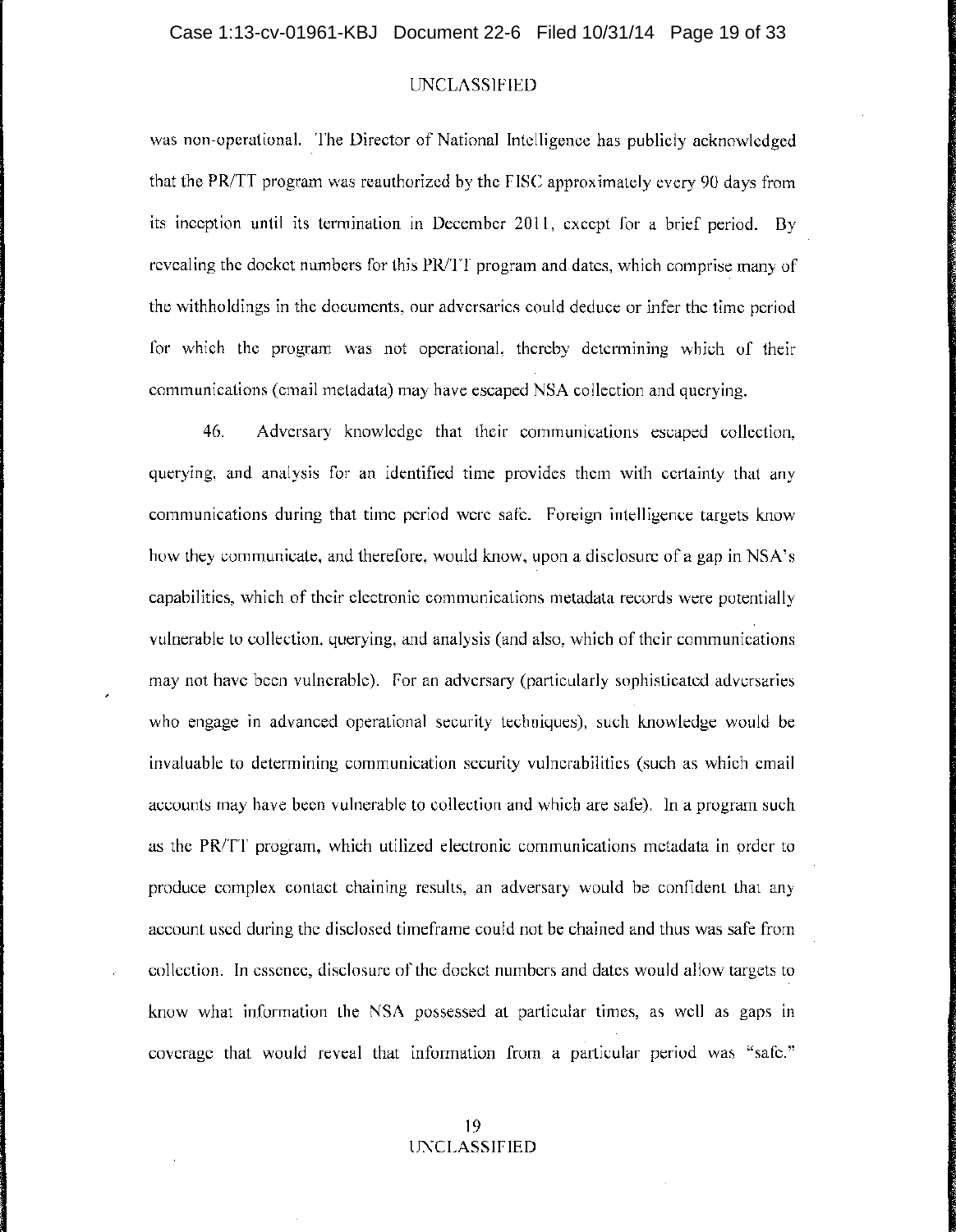Similarly, if an adversary knew that a particular account was used only during the disclosed gap in coverage, that adversary could now revert to using that "safe" account in order to thwart future collection and detection.

47. After reviewing this information, I have determined that this information meets the criteria for classification in Sections 1.4(c), 1.4(d), and 1.4(g) of E.O. 13526 and is currently and properly classified at the SECRET level. As a result, it is exempt from disclosure under FOIA Exemption 1. Likewise, this information relates to a function or an activity of the NSA, specifically its SIGINT mission and the activities carried out in furtherance of this mission with this particular intelligence program, and is therefore protected under FOIA Exemption 3.

### **Details Regarding the Facilities from which Electronic Communications**

#### **Metadata was Collected**

48. NSA has withheld information regarding the specific facilities from which electronic communications metadata was collected and operational details thereof based ' on FOIA Exemptions 1 and 3. This information was redacted and withheld in the following documents: Documents 002, 003, 009, 040, 041, 042, 046, 051, 054, 056, 059, 060, and 066.

49. Releasing the facilities subject to any of the PR/TT Primary Orders would c , disclose classified intelligence sources and methods. Releasing any information that would tend to reveal the specific facilities would reveal currently and properly classified information concerning NSA's methodology for identifying specific facilities for collection. While the NSA's FISC-authorized PR/TT metadata collection program is no longer operational, publicly producing information revealing which facilities were used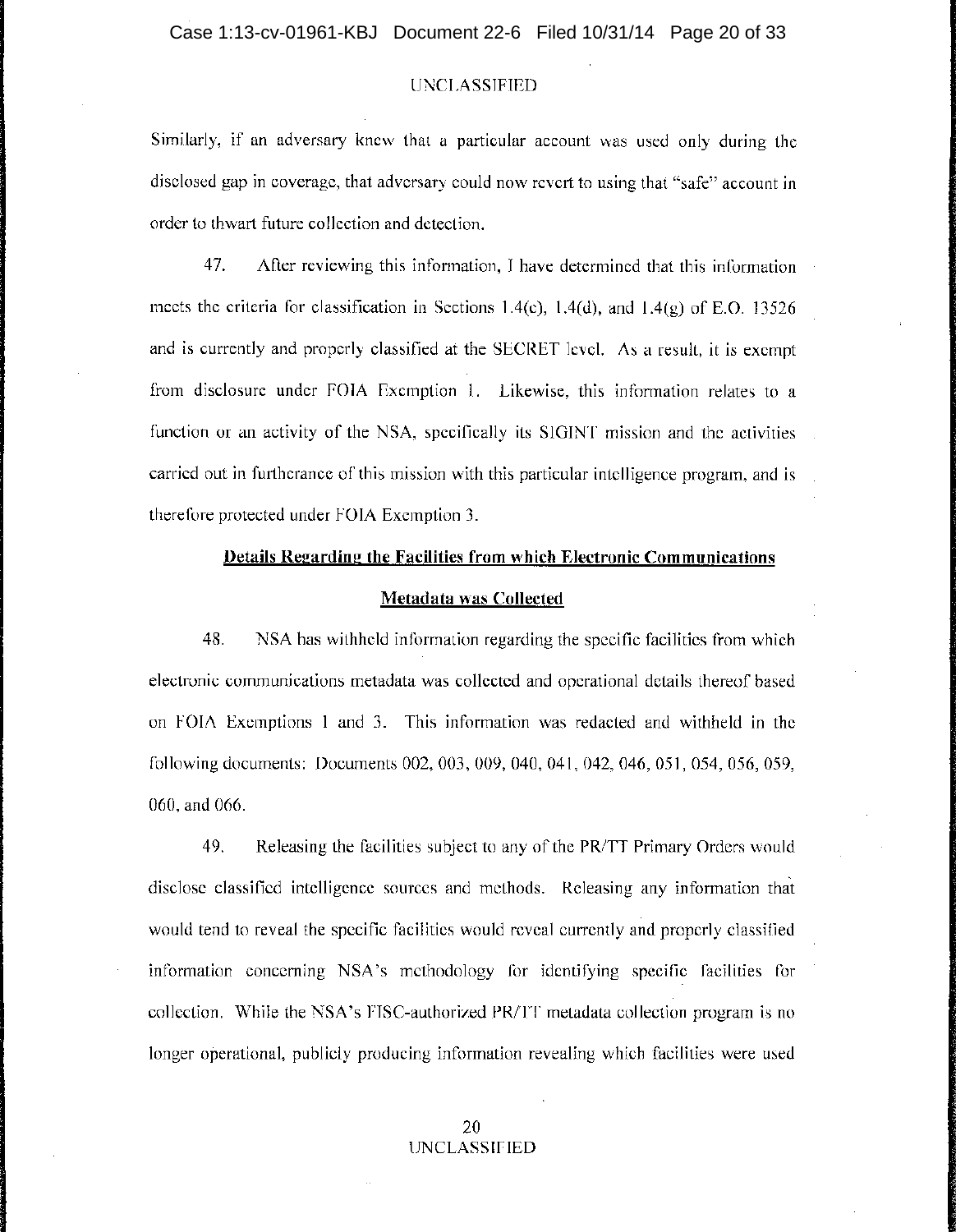for collection under that program would provide NSA's adversaries with unique insights into NSA's. analytic process for identifying worldwide facilities for collection. Adversaries could extrapolate such information and apply these insights against other forms of communications used by said adversaries. Additionally, disclosure of the facilities from which metadata was collected pursuant to the PR/TT program would alert the targets to which email metadata records NSA did and did not collect, as well as the nature and scope of the PR/TT program. Disclosure of this information would allow targets to know what electronic communications metadata the NSA was collecting during the duration of the PRITT program, as well as gaps in that collections that could reveal that information handled by a particular facility was "safe." Additionally, disclosing details regarding the PR/IT facilities would allow our adversaries insight into NSA's techniques and operational capabilities which could enable them to frustrate the government's collection of communications in other contexts. With this information, our adversaries would be able to undermine the IC's national security mission.

50. After reviewing this information, I have determined that this information meets the criteria for classification in Sections 1.4(c), 1.4(d), and 1.4(g) of E.O. 13526 and is currently and properly classified at the TOP SECRET level. As a result, it is exempt from disclosure under FOIA Exemption 1. Likewise, this information relates to a function or an activity of the NSA, specifically its SIGINT mission and the activities carried out in furtherance of this mission with this particular intelligence program, and is therefore protected under FOIA Exemption 3.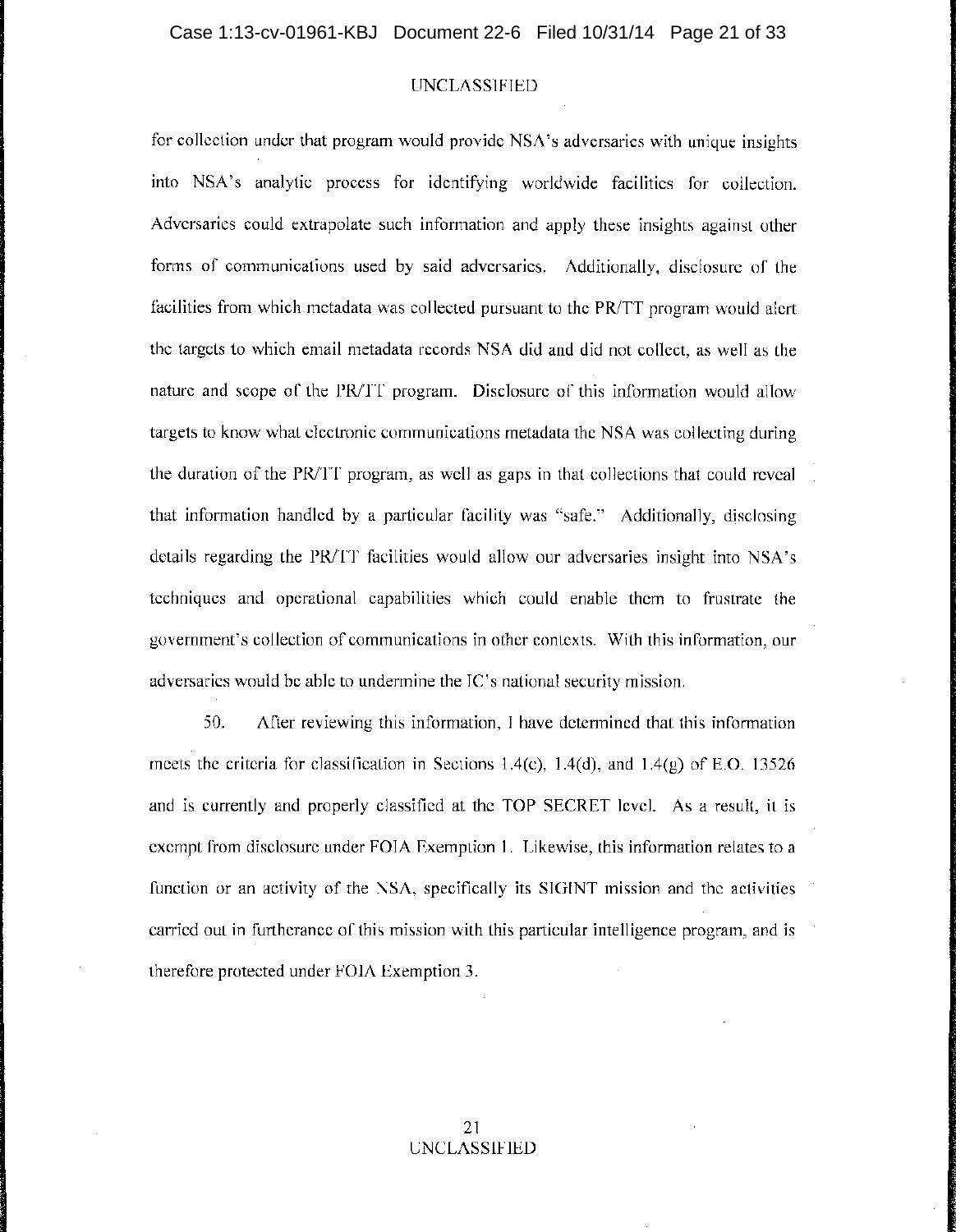#### **Identities of the Targets of PR/TT Collection**

51. The NSA withheld from disclosure information relating to the identities of the targets from which communications were collected under the PR/TT program. This information was redacted in the following documents: 6 Documents 002, 003, 009, 031, 035,036,040,041,042,046,051,054,056,059,060,061,062,063, and 066.

52. I have reviewed this information and determined that the identities of the targets of PR/IT collection are currently and properly classified at the TOP SECRET level in accordance with  $E.O.$  13526, because the release of this information could reasonably be expected to cause exceptionally grave damage to the national security. This information falls within Sections 1.4(c), 1.4(d), and  $1.4(g)$  of E.O. 13526.

53. The government has not publicly disclosed the specific targets of collection under the  $PR/TT$  program. Disclosing the specific targets would identify exactly which entities the government believes are engaged in terrorism and would reveal the full scope of the government's collection efforts under the  $PR/T$  program, along with the limits of those efforts. This information would provide our adversaries detailed, damaging insight into the scope and timing of an important collection program. Knowing this scope and timing would enable our adversaries to gain insight into whether certain past communications are, or are not, likely to have been targeted and captured and cause those identified targets to take steps to circumvent future collection that might occur under other programs. Such evasion techniques may inhibit access to a target's communications, thereby denying the United States access to information crucial to the national security.

This information also appears in and was redacted from the case caption of every document filed with the FISC.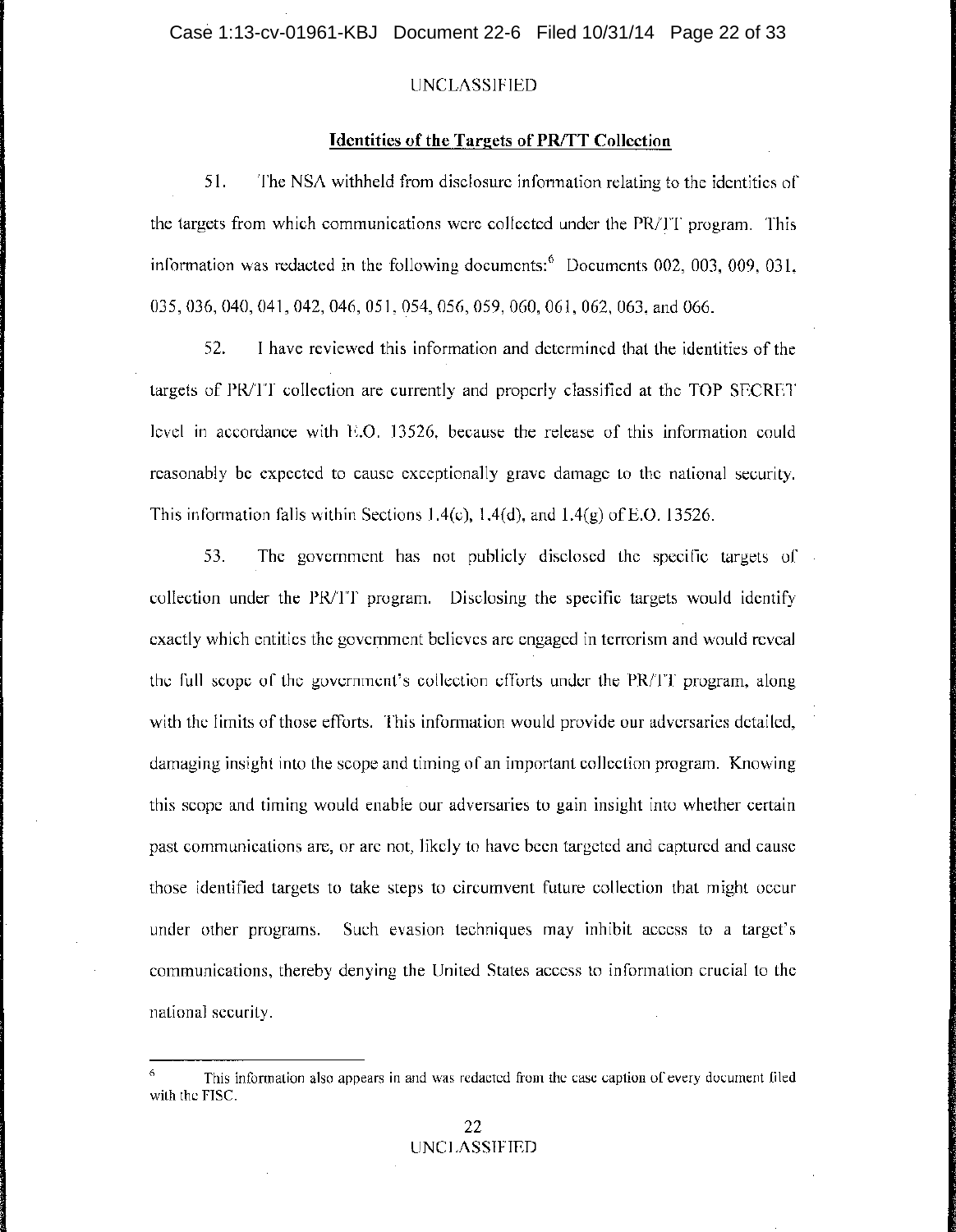54. This same information is also' protected from release by statute and is likewise exempt from release based on FOIA Exemption 3, 5 U.S.C. § 552(b)(3). Specifically, there are three Exemption 3 statutes that protect from public release the identities of the providers participating in the PR/TT program: section  $6$  of the NSA Act, 50 U.S.C. § 3605, 18 U.S.C. § 798, and Section 102A(i)(l) of the National Security Act, as amended, 50 U.S.C. § 3024(i)(I).

-' ,

55. The identities of the targets of the PR/TT program relate to a "function of the National Security Agency," 50 U.S.C. § 3605. Indeed, it relates to one of NSA's primary functions, its SIGINT mission. Further, any disclosure of the scope of this 'collection of electronic communications metadata, as stated above, would reveal NSA's capabilities. Thus, the identities of the targets, if revealed, would disclose "information with respect to [NSA's] activities" in furtherance of its SIGINT mission. 50 U.S.C. § 3605.

56. Likewise, the identities of the targets are protected from public release pursuant to Section 102A(i)(l) of the National Security Act, as amended, 50 U.S.C. § 3024(i)(1), which states that "[t]he Director of National Intelligence shall protect intelligence sources and methods from unauthorized disclosure." Revealing identities of the targets would provide our adversaries with information from which they could, deduce the intelligence sources (the providers) from which the records were collected, and thus, this information falls squarely within the protection of this statute and should be afforded absolute protection from release.

57. Finally, the information is protected from release under 18 U.S.C. § 798, which protects from disclosure information concerning the communications intelligence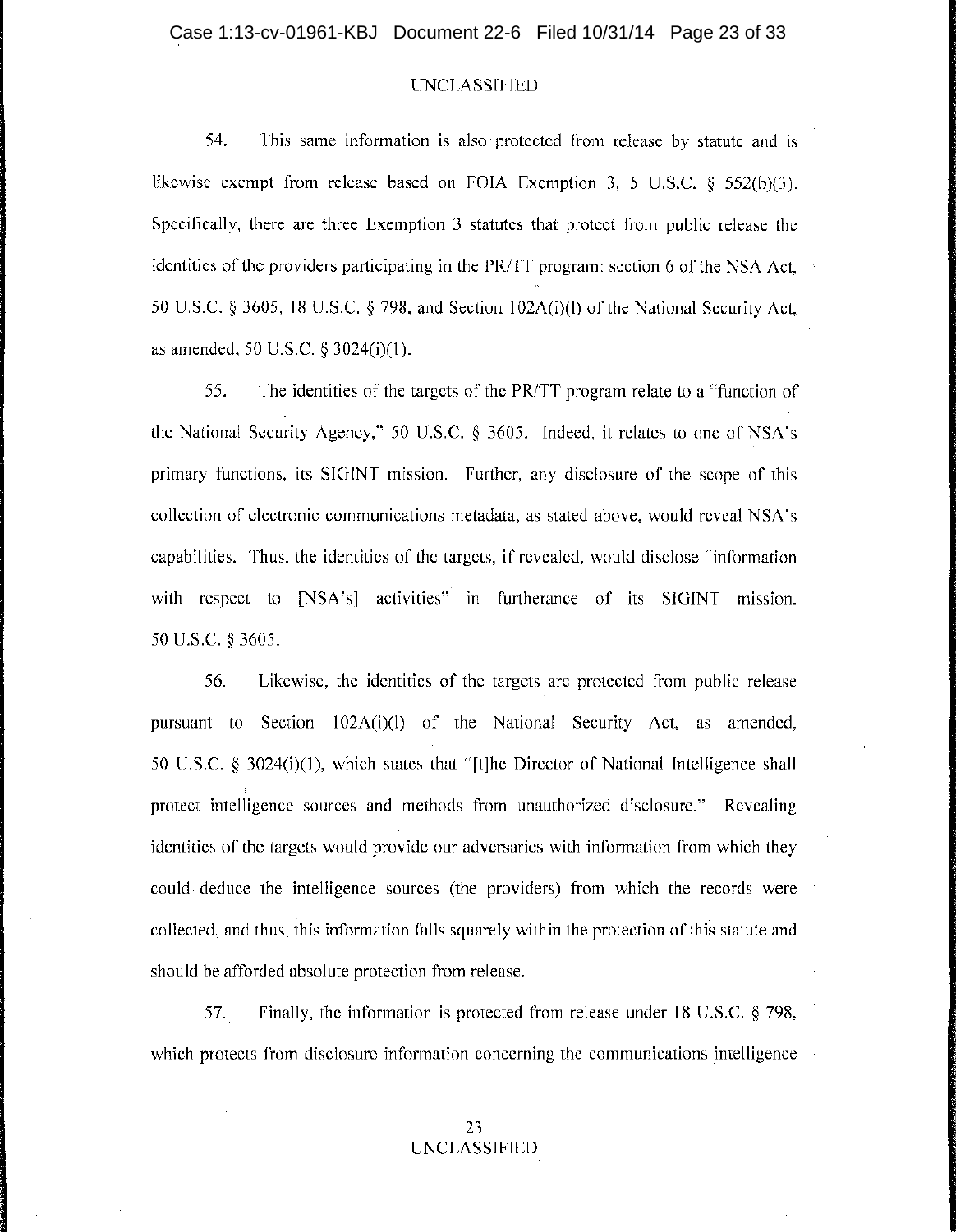activities of the United States, or obtained by communications intelligence processes. Disclosure of the identities of the targets of the PR/TT program would reveal key information about the communications intelligence activities of the United States, thereby falling within the scope of protection offered by this statute.

### Adversary **Threat and Tradecraft Information**

58. The NSA withheld from disclosure information relating to the methods ' and techniques by which our adversaries attempt to conceal their communications to <sup>i</sup> avoid detection and collection, otherwise known as their tradecraft. NSA also withheld information concerning the threats posed by particular adversaries. This information was. redacted and withheld in the following documents: Documents 002, 041, 042, 054, 056, 060, 061, and 066.

59. I have reviewed this information and determined that this information is currently and properly classified at the TOP SECRET level in accordance with E.O. 13526, because the release of this information could reasonably be expected to cause exceptionally grave damage to the national security. This information falls within Sections 1.4(c), 1.4(d), and 1.4(g) of E.O. 13526.

,60. Disclosure of this information could alert targets to the Intelligence Community's awareness of the ways in which adversaries attempt to conceal their communications and evade collection. It could also alert targets to the government's awareness of particular threats to or plots against the United States because adversaries know how they communicate and therefore, upon a disclosure of the government's awareness of specific examples of adversary tradecraft, targets would learn which of their communications may have been vulnerable to collection. This information could also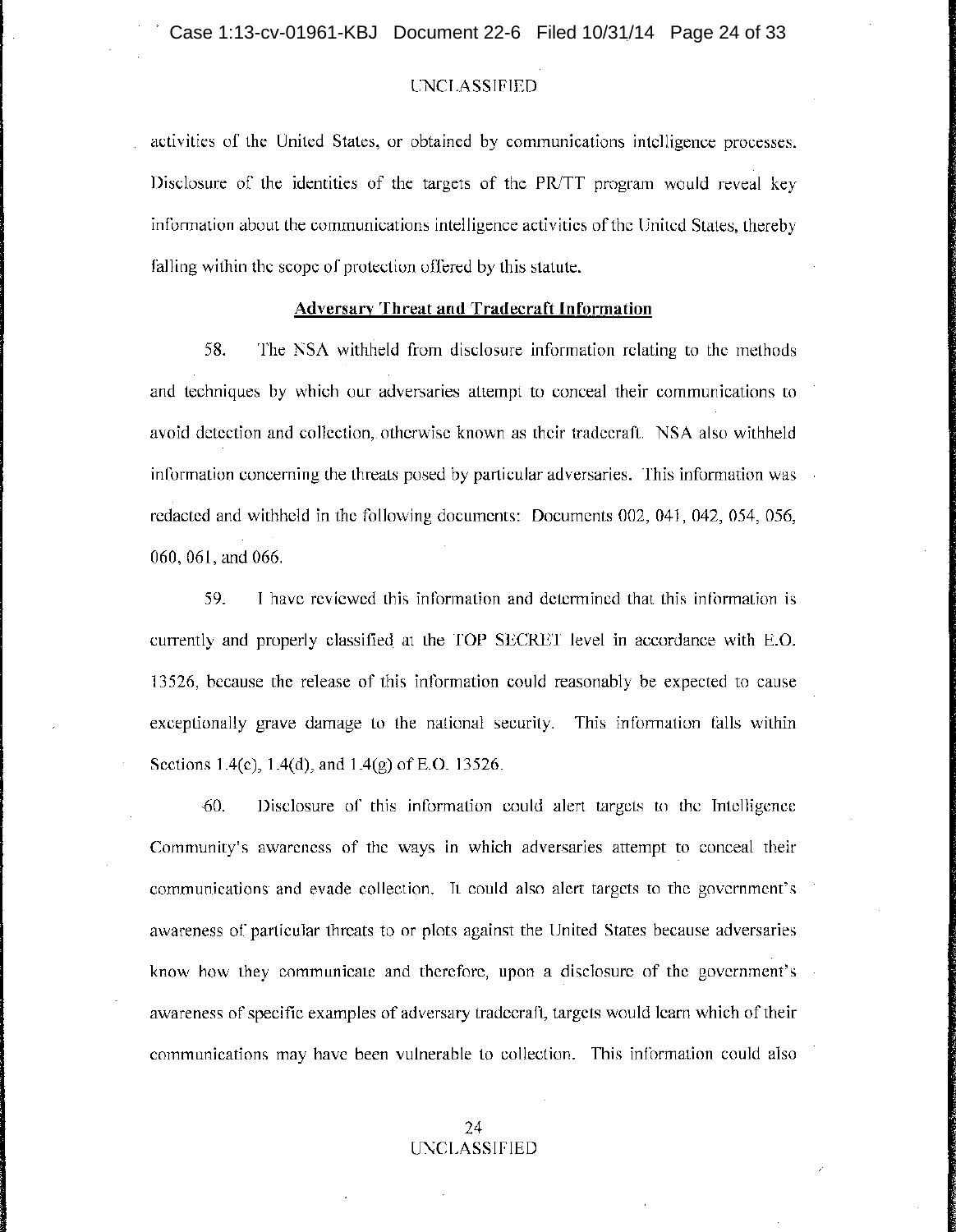reveal the scope of the government's capabilities to detect and collect target communications because it reveals our ability to employ technology and analysis to recognize and defeat particular types of adversary tradecraft. If targets know that the government is aware of certain circumvention techniques and is able, nonetheless, to collect communications, our adversaries may attempt to evade collection of their communications through new or alternative methods: Similarly, if targets know that the government has difficulty detecting certain types of evasive tradecraft, targets may rely heavily on those techniques to prevent further detection. This knowledge may ultimately inhibit access to a target's communications, thereby denying the United States information crucial to the national security.

61. This same information is also protected from release by statute and is likewise exempt from release based on FOIA Exemption 3, 5 U.S.C. § 552(b)(3). Specifically, there are three Exemption 3 statutes that protect from public release the identities of the providers participating in the PRITT program: section 6 of the NSA Act, 50 U.S.C. § 3605, 18 U.S.C. § 798, and Section 102A(i)(l) of the National Security Act, as amended, 50 U.S.C. § 3024(i)(1).

62. Information about adversary tradecraft relates to a "function of the National Security Agency," 50 U.S.C. § 3605. Indeed, it relates to one of NSA's primary functions, its 'SIGINT mission. Any disclosure regarding NSA's awareness of and ability to detect adversary tradecraft, as stated above, would reveal NSA's collection capabilities. Thus, this information, if revealed, would disclose "information with respect to [NSA's] activities" in furtherance of its SIGINT mission. 50 U.S.C. § 3605.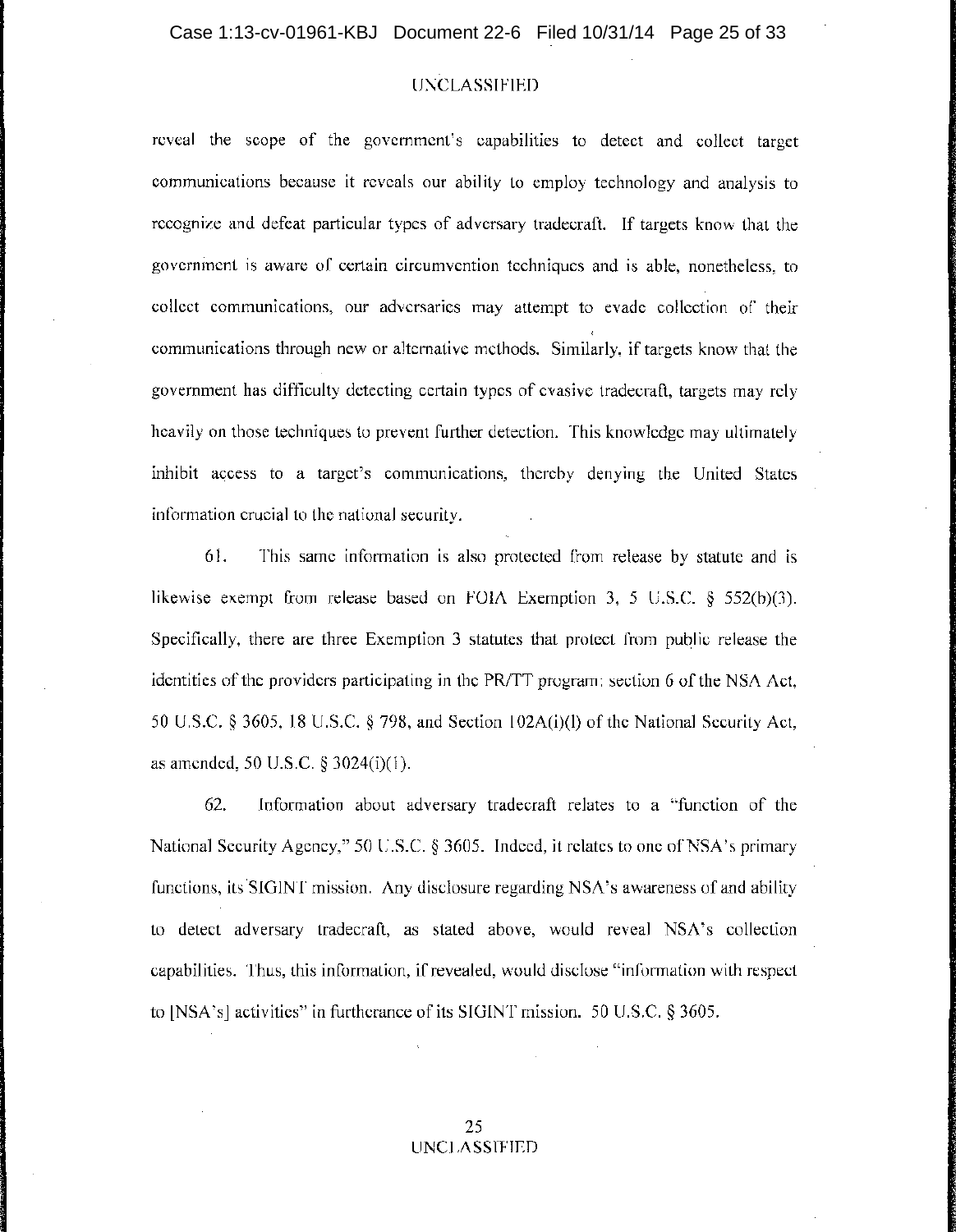63. Likewise, information about adversary tradecraft is protected from public release pursuant to Section 102A(i)(1) of the National Security Act, as amended, 50 U.S.C. § 3024(i)(l), which states that "[t]he Director of National Intelligence shall protect intelligence sources and methods from unauthorized disclosure." Revealing NSA's awareness of adversary tradecraft would provide our adversaries with information from which they could, deduce the intelligence methods by which this tradecraft was detected, and thus, this information falls squarely within the protection of this statute and should be afforded absolute protection from release.

64. Finally, the information is protected from release under 18 U.S.C. § 798, which protects from disclosure information concerning the communications intelligence activities of the United States, or obtained by communications intelligence processes. The disclosure of government knowledge regarding adversary tradecraft would reveal precisely the procedures and methods that the NSA uses to intercept communications of its targets, thereby falling within the scope of protection offered by this statute.

#### **Operational Details About the PR/TT Program**

65. The NSA withheld from disclosure information relating to the operational <sup>I</sup> details regarding the PR/TT program. This information includes, generally: details about the PRITT collection equipment; collection capabilities; analytical techniques that NSA <sup>I</sup> applies to the data; and storage, database, and analytic tool names, capabilities, and <sup>i</sup> functionality. This information was redacted and withheld in the following documents: Documents 002, 003, 004, 005, 006, 009, 011, 030, 031, 032, 033, 035, 036, 037, 040, 041, 042, 045, 046, 047, 048, 051, 054, 056, 059, 060, 061, 062, 063, 064, 065, and 066.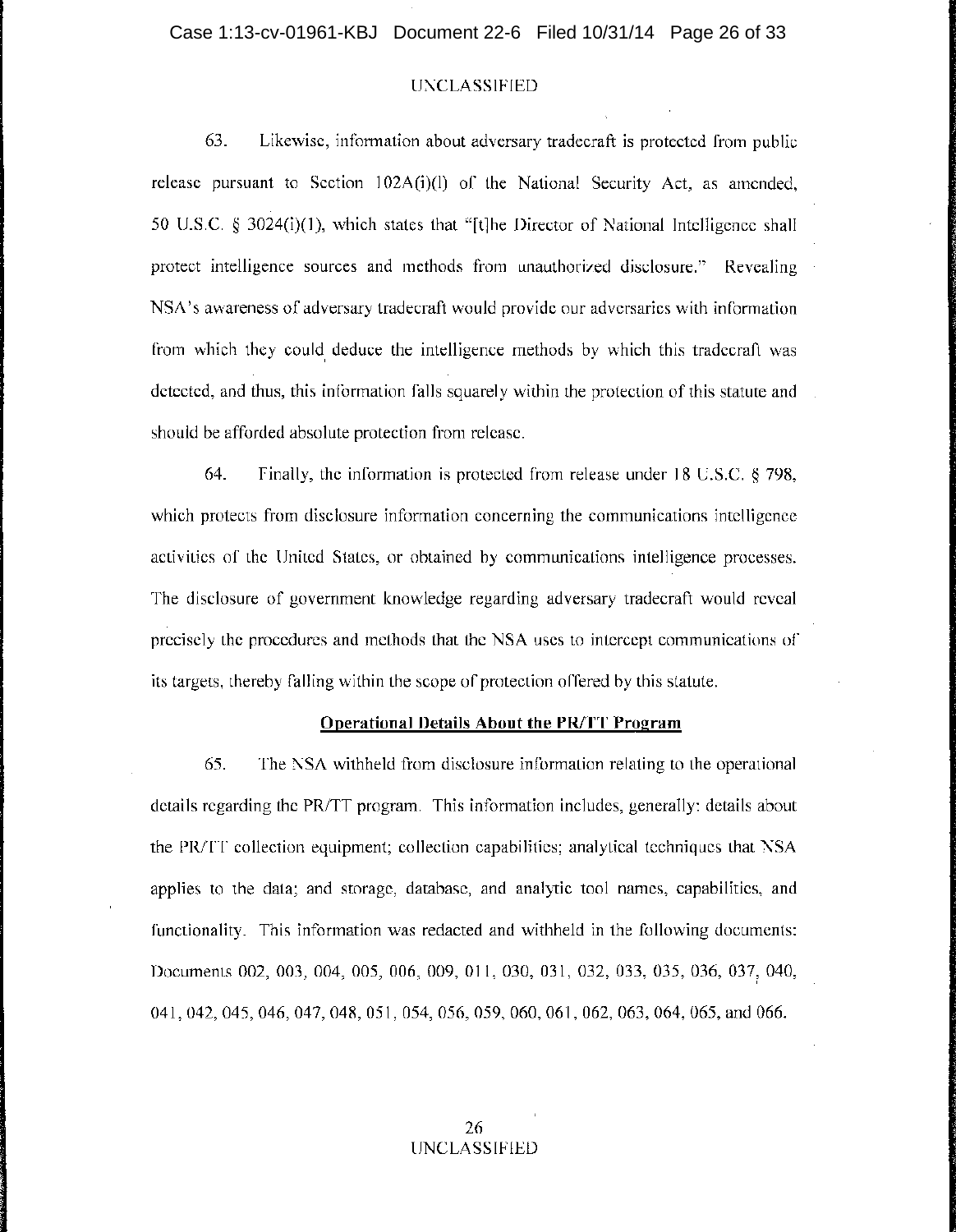66. These withholdings did not include information similar to that which was recently declassified regarding the Section 215 telephony metadata collection program. Where declassified operational. details about the Section 215 program were similar to those in the *PRiTT* program, that information was segregated and released in the *PRiTT*  records to the extent possible. For example, operational information released in Document 062, the *PRiTT* NSA Review, was similar to that released previously regarding the Section 215 program, including but not limited to descriptions about the Reasonable Articulable Suspicion (RAS) Approval Process, the Activity Detection Alerting process, contact chaining, use of Station Table, and the use of a defeat list.

67. Disclosure of the remaining withheld operational details would reveal to our adversaries NSA's technical capabilities. With this information, our adversaries could attempt to develop countermeasures to frustrate NSA's SIGINT techniques and technologies. As a result, NSA's ability to maximize the utility of these techniques and technologies in other contexts may be significantly hampered. Its disclosure therefore could reasonably be expected to cause exceptionally grave damage to the national security of the United States and it is, accordingly, properly classified TOP SECRET pursuant to E.O. 13526.

68. Furthermore, any releases of additional operational details about the *PR*/TT program would reveal to our adversaries highly detailed facts about the nature of the NSA's uses of a specific intelligence source that could assist them in undermining the IC's national security mission. Again, foreign intelligence targets know how they communicate, and upon a disclosure of information that describes precisely how the *PR*/TT metadata was collected, analyzed, and used, these targets would know what type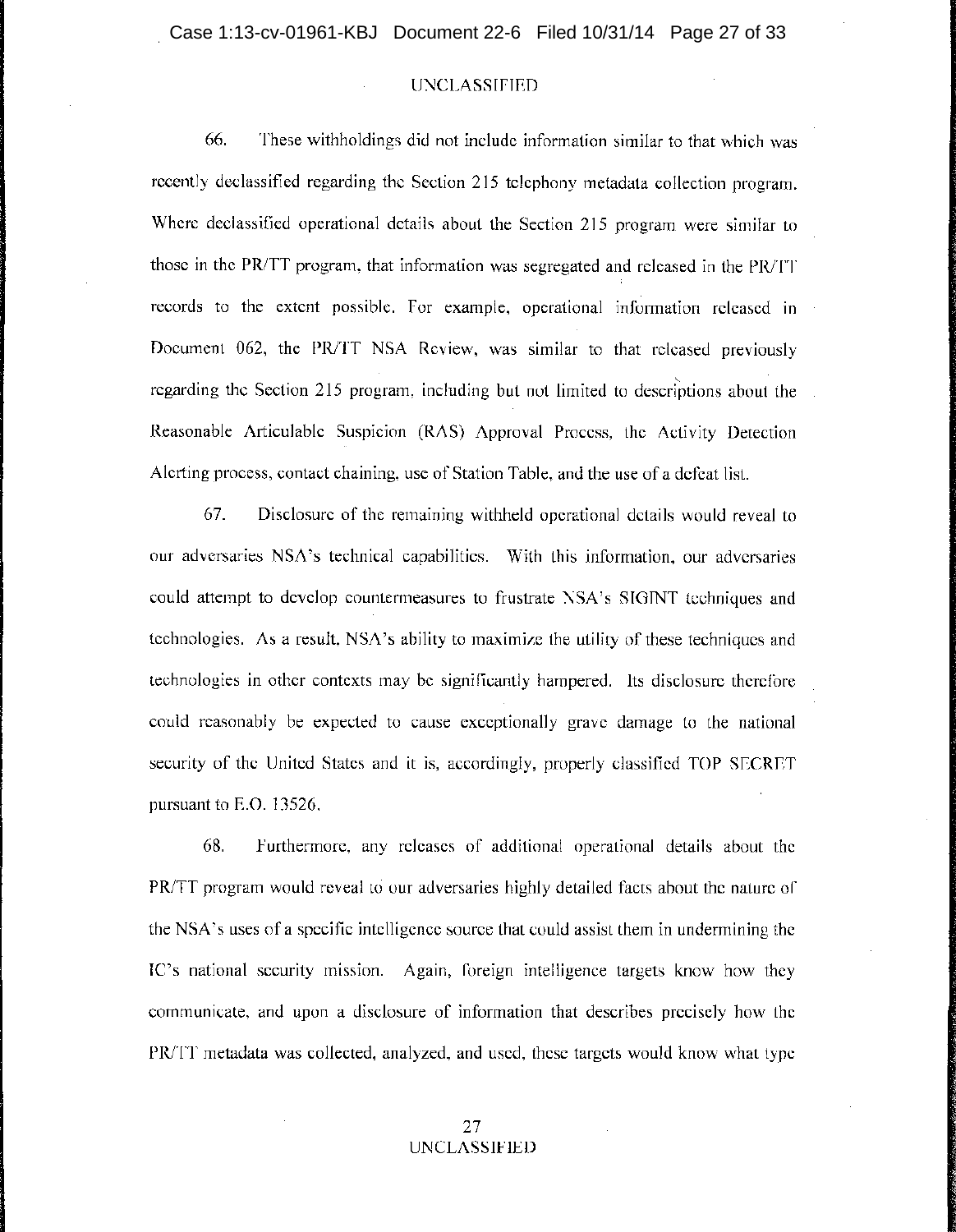of information can be collected (and also, the type of information was not or cannot be collected). With this information, targets will attempt to frustrate collection of similar types of information.

69. Finally, release of operational information about NSA databases may provide a foreign intelligence service with information that would be useful should they attempt to penetrate NSA networks. Providing database names combined with details about the database would provide a roadmap for adversaries to identify and locate the most sensitive information on NSA's networks, thereby rendering NSA and its SIGINT mission vulnerable.

70. This same information is also protected from release by statute and is likewise exempt from release based on FOIA Exemption 3, 5 U.S.C. § 552(b)(3). Specifically, there are three Exemption 3 statutes that protect from public release the operations details of the PR/TT program: section 6 of the NSA Act, 50 U.S.C. § 3605, 18 U.S.C. § 798, and Section 102A(i)(I) of the National Security Act, as amended, 50 U.S.C. § 3024(i)(1).

71. Information about the operational details of the PR/TT program inherently relates to a "function of the National Security Agency," 50 U.S.C. § 3605. Indeed, it relates to one of NSA's primary functions, its SIGINT mission. Any disclosure regarding the operational details of the program, including database and analytic tool names, asstated above, would reveal NSA's capabilities and techniques. Thus, this information, if revealed, would disclose "information with respect to [NSA's] activities" in furtherance of its SIGINT mission. 50 U.S.C. § 3605.

/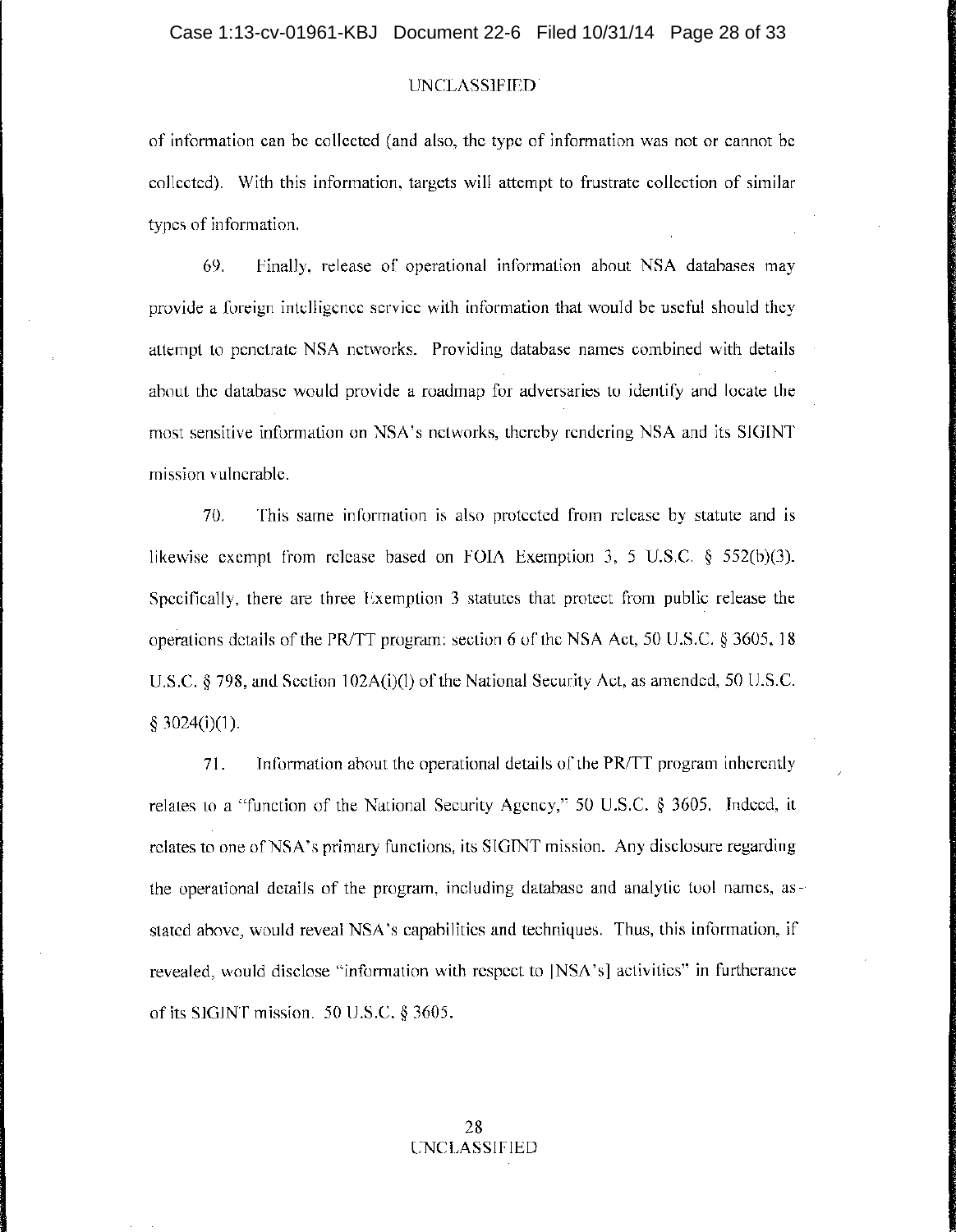### Case 1:13-cv-01961-KBJ Document 22-6 Filed 10/31/14 Page 29 of 33

# UNCLASSIFIED

72. Likewise, information about the operational details of the PR/IT program is protected from public release pursuant to Section  $102A(i)(l)$  of the National Security Act, as amended, 50 U.S.C. § 3024(i)(1), which states that "[t]he Director of National Intelligence shall protect intelligence sources and methods from unauthorized disclosure." Revealing operational details about the program would provide our ' adversaries with a roadmap of the intelligence methods by which the PR/TT information was collected, and thus, this information falls squarely within the protection of this statute and should be afforded absolute protection from release.

73. Finally, the information is protected from release under 18 U.S.C. § 798, which protects from disclosure information concerning the communications intelligence activities of the United States, or obtained by communications intelligence processes. The disclosure of the operational details of the PR/TT program would reveal precisely the procedures and methods that the NSA uses to collect communications intelligence, thereby falling within the scope of protection offered by this statute.

#### **Secondary Orders**

74. NSA has also withheld in full all Secondary Orders issued during the PR/TT program. These Orders are described on the Vaughn index at entry number 10.

75. These Orders have been withheld in their entirety,~as disclosing even the' number of Secondary Orders would reveal the number of providers who were compelled to participate in the PRITT program, a fact that has not been publicly disclosed and remains currently and properly classified. Revealing the number of providers that received orders under the PRITT program would allow readers to deduce the identities of those providers. Additionally, any attempt to redact the identity of the service providers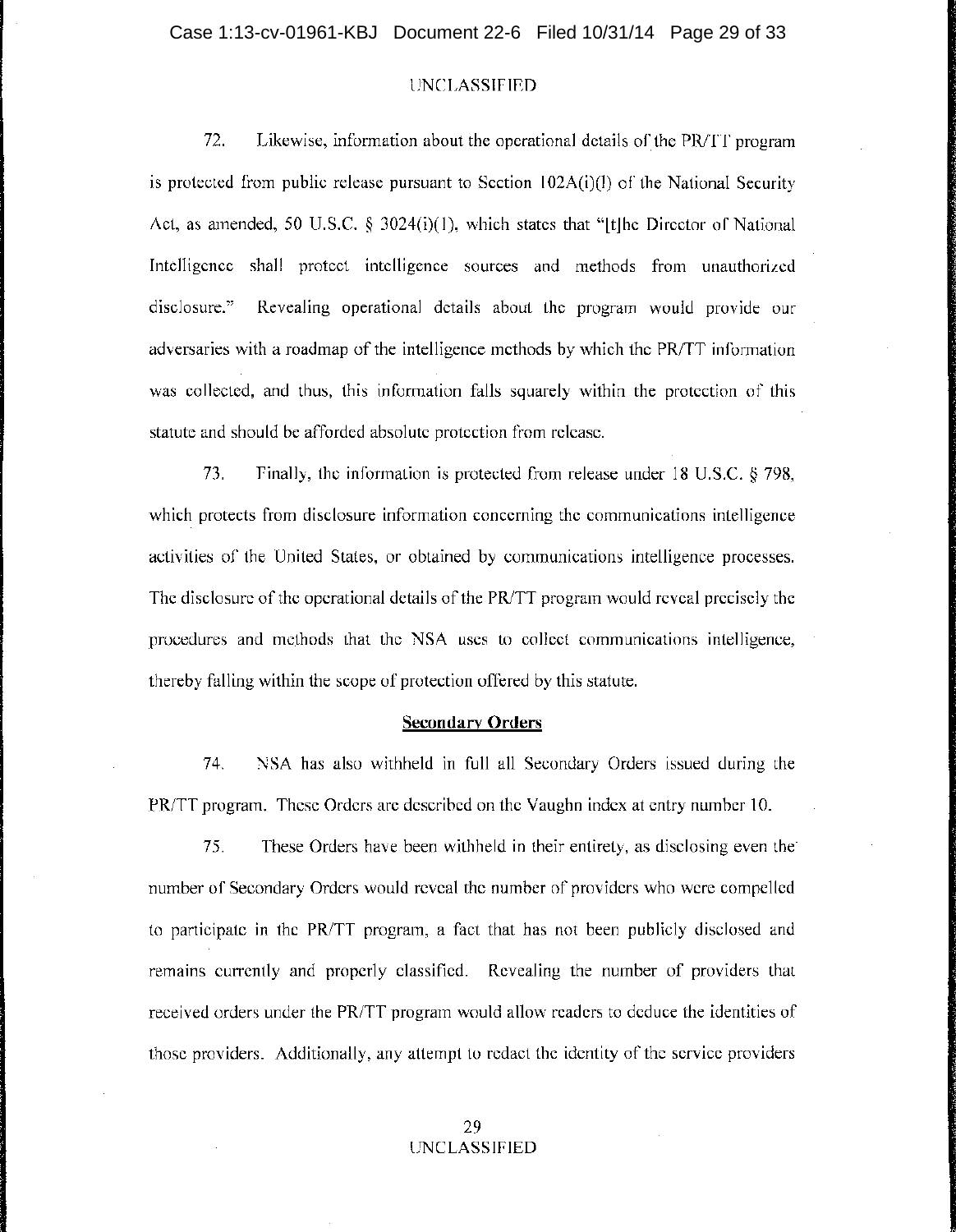in these Secondary Orders would allow a reader to ascertain the identity of the provider simply by looking at the length of the redacted/blocked material, and comparing any redacted Secondary Order with other declassified documents.

76. Disclosure of this information, which would reveal the identities of the providers participating in the PR/TT program, could reasonably be expected to cause exceptionally grave damage to the national security for the reasons described in detail above. I have reviewed this information and determined that it is currently and properly classified as TOP SECRET and falls within Sections 1.4(c), 1.4(d), and 1.4(g) of E.O. 13526.

77. Foreign intelligence targets know how they communicate, and therefore, would know, upon a disclosure of NSA's capabilities via the release of the identity of any particular telecommunications service provider, which of their electronic communications metadata records were potentially vulnerable to NSA's collection and querying (and also, which of their communications may not have been vulnerable). Disclosure of this information would allow targets to know what information the NSA was collecting at particular times. In addition, once alerted, targets could potentially frustrate NSA collection under other programs by switching to a provider that is not identified as having been subject to the FISC's Orders or Secondary Orders under this program. This may result in denial of access to targets' communications and therefore result in a loss of access to information crucial to the national security and defense of the United States.

78. This same information is also protected from release by statute and is likewise exempt from release based on FOIA Exemption 3, 5 U.S.C. § 552(b)(3).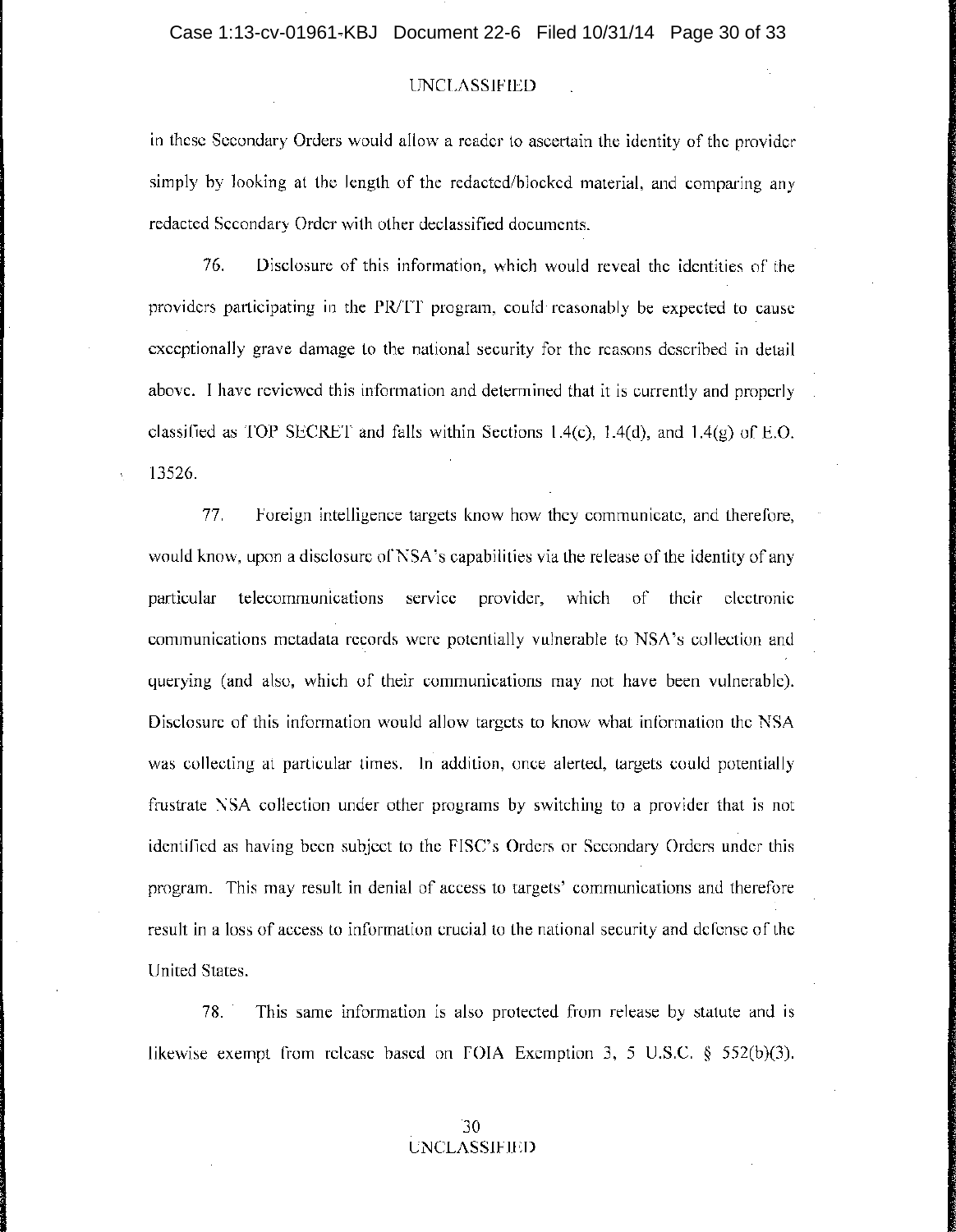Specifically, there are three Exemption 3 statutes that protect from public release the identities of the providers participating in the PRITT program: section 6 of the NSA Act, 50 U.S.C. § 3605, 18 U.S.C. § 798, and Section 102A(i)(l) of the National Security Act, as amended, 50 U.S.C. § 3024(i)(1).

79. The Secondary Orders relate to a "function of the National Security Agency;" 50 U.S.C.  $\S$  3605. Indeed, they relate to one of NSA's primary functions, its SIGINT mission. Further, any disclosure of the scope of this collection of electronic  $\sim$ communications metadata as revealed in the Secondary Orders, as stated above, would reveal NSA's capabilities, as well as the sources and methods used by the NSA in conducting its foreign intelligence mission. Thus, the Secondary Orders, if revealed, would disclose "information with respect to [NSA's] activities" in furtherance of its SIGINT mission. 50 U.S.C. § 3605.

80. Likewise, the Secondary Orders are protected from public release pursuant to Section  $102A(i)(1)$  of the National Security Act, as amended, 50 U.S.C. § 3024(i)(1), which states that "[t]he Director of National Intelligence shall protect intelligence sources and methods from unauthorized disclosure." It is without question that the Secondary Orders in the PRITT program reveal both the intelligence sources and methods for the electronic communications metadata records, and thus, they fall squarely within the protection of this statute and are afforded absolute protection from release.

81. Finally, the information is protected from release under 18 U.S.C. § 798, which protects from disclosure information concerning the communications intelligence activities of the United States, or obtained by communications intelligence processes. Disclosing the Secondary Orders would reveal the scope of the PR/IT program and the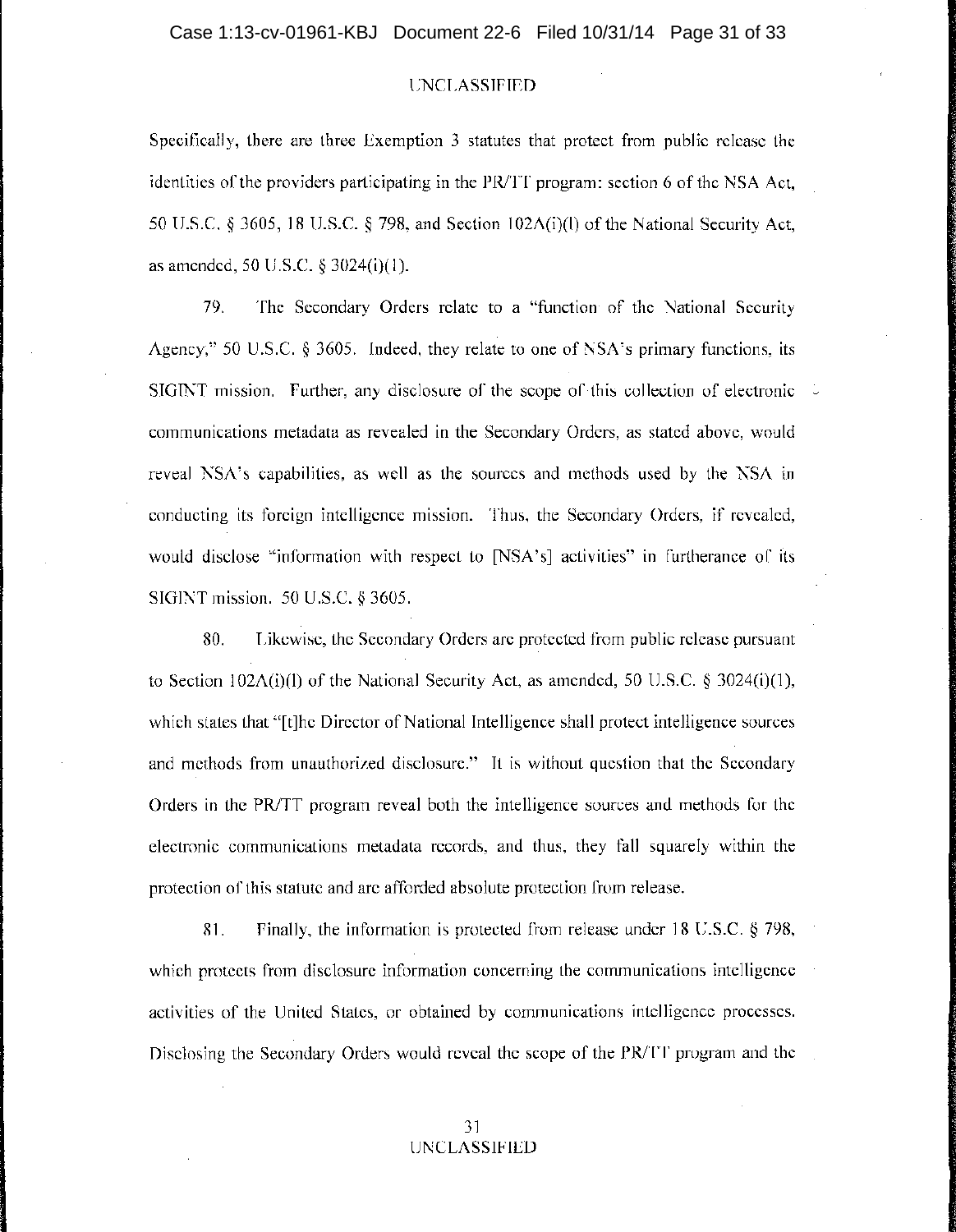### Case 1:13-cv-01961-KBJ Document 22-6 Filed 10/31/14 Page 32 of 33

### UNCLASSIFIED

methods by which the NSA intercepts communications of its targets, thereby falling within the scope of protection offered by this statute.

# **IV. SEGREGABILITY**

82. All of these documents have been reviewed for purposes of complying with FOIA's segregability provision, which requires the U.S. Government to release "any reasonably segregable portion of a record" after proper application of the FOIA exemptions. 5 U.S.C. § 552(b). An intensive, line-by-line review of each one of these documents was performed by multiple agencies and all reasonably segregable, nonexempt information has been released.

83. Further, with respect to all of the redactions taken, it is my judgment that any information in those documents that, viewed in isolation, could be considered unclassified, is nonetheless classified in the context of this case because it can reasonably be expected to reveal (directly or by implication) classified national security information concerning the timing or nature of intelligence activities, sources, and methods when combined with other information that might be available to the public or adversaries of the United States. In these circumstances, the disclosure of even seemingly mundane portions of these documents, when considered in conjunction with other publicly available information, could reasonably be expected to assist a sophisticated adversary in deducing particular intelligence activities or sources and methods, and possibly lead to the use of' countermeasures that may deprive the United States of critical intelligence collected under other, still-active programs.

84. For example, this pertains to even otherwise unclassified information that is contained in the withheld-in-full Secondary Orders. The withheld-in-full Secondary